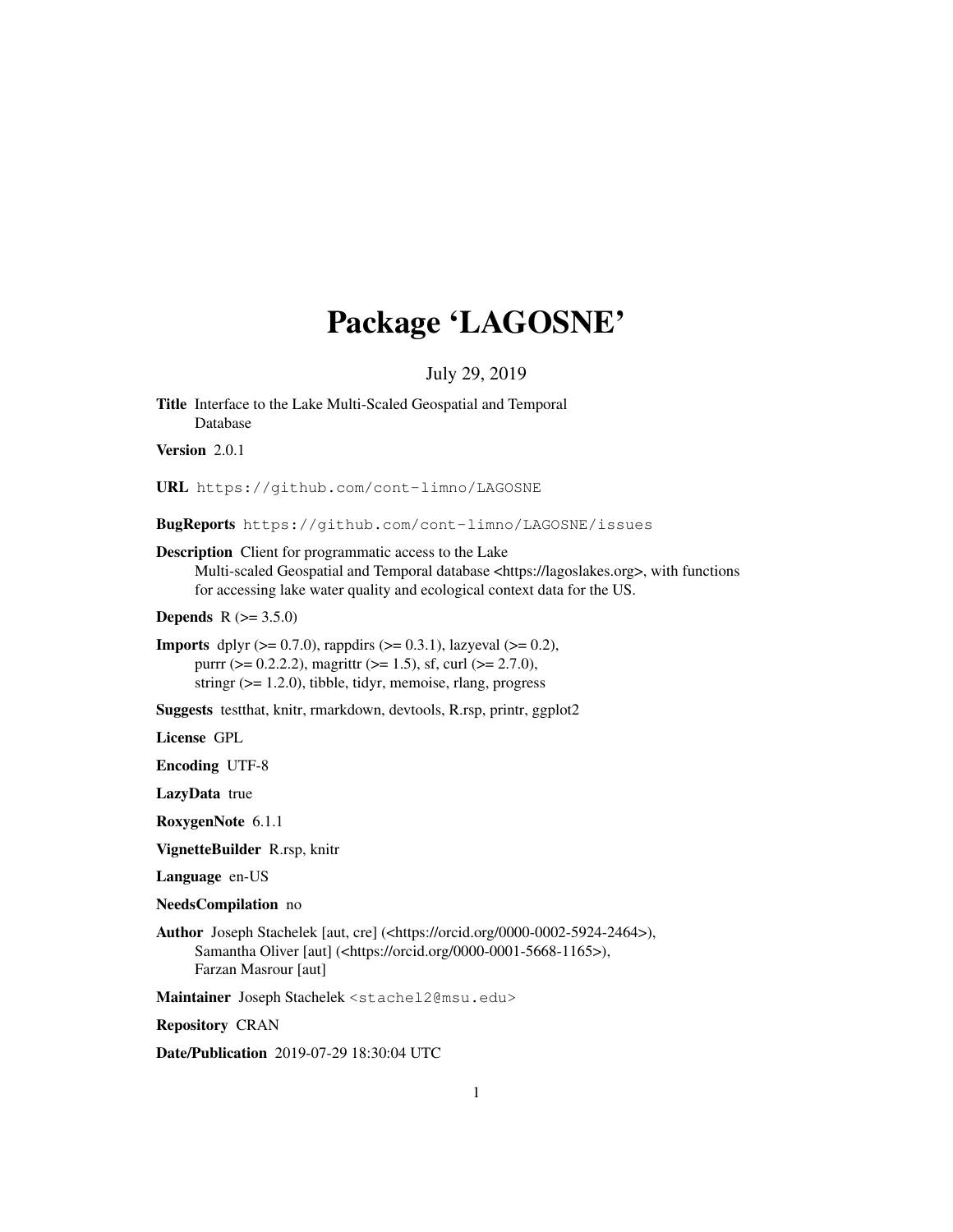# R topics documented:

LAGOSNE-package *R interface to the LAGOSNE lakes database*

# Description

Interface to the LAGOSNE lakes database

# Author(s)

<stachel2@msu.edu>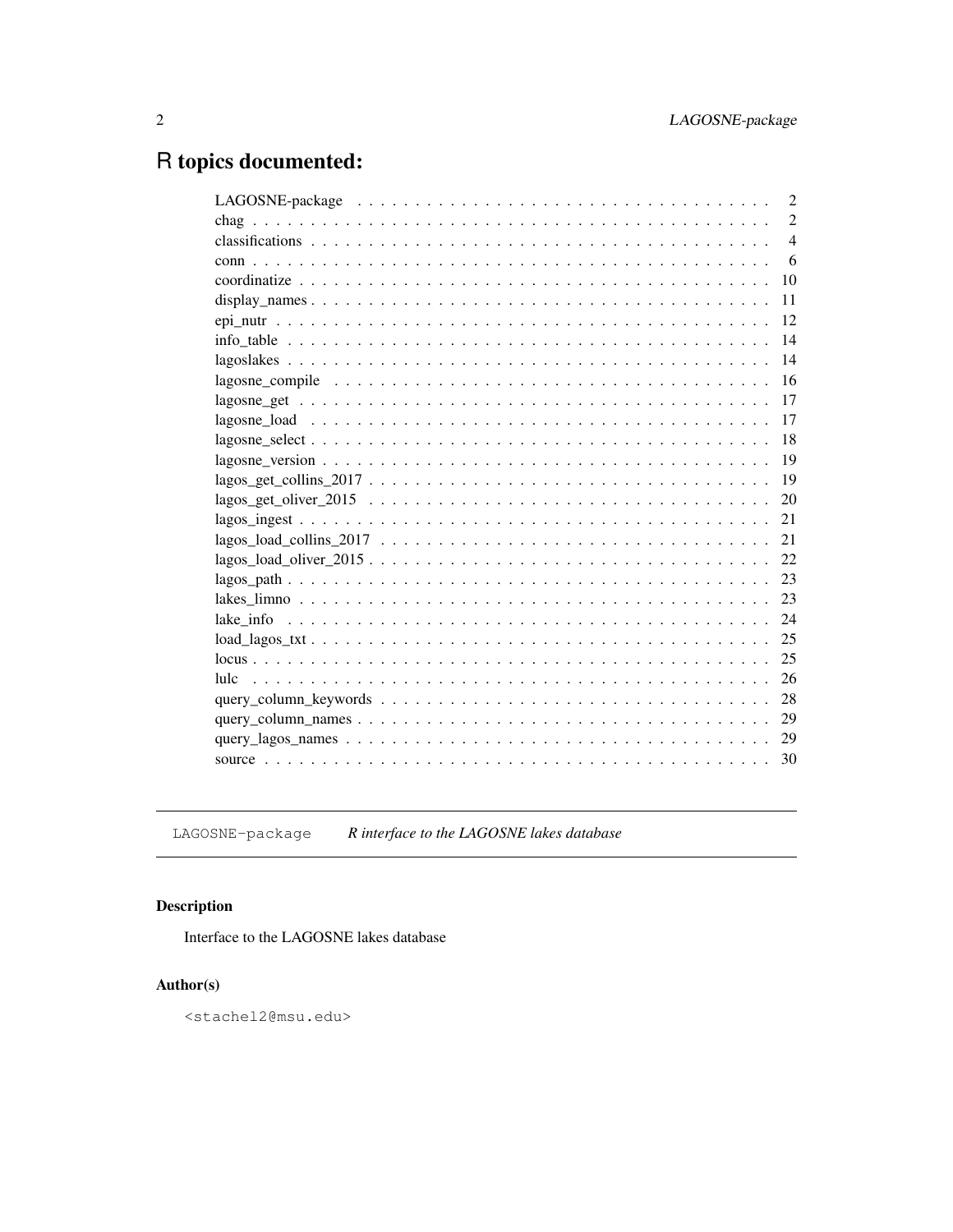Datasets containing information on climate, hydrology, atmospheric deposition, and surficial geology characteristics calculated at hu12, hu8, hu4, edu, county and state spatial classifications (see ?scales).

#### Format

Data frames with all or a subset of the following variables. Number of observations is equal to the number of zones in each spatial scale (see Details below). Wildcard options include a subset of the LAGOSNE spatial scales ( $* = h\nu/2$ ,  $h\nu/3$ ,  $h\nu/4$ , edu, county, state), years of measurement ( $** =$ 1985, 1990, 1995, 2000, 2005, 2010), and summary statistic or units (\*\*\* = min, max, mean, std for atmospheric deposition and hydrology; \*\*\* = ha, pct for surficial geology)

- \* zoneid: unique zone identifier
- \*\_dep\_no3\_\*\*\_\*\*\*: nitrate ion wet deposition (kg/ha) in zone during specified year
- \*\_dep\_so4\_\*\*\_\*\*\*: sulfate ion wet deposition (kg/ha) in zone during specified year
- \* dep\_totaln\_\*\*\_\*\*\*: total inorganic nitrogen ion wet deposition (kg/ha) in zone during specified year
- \* baseflowindex \*\*\*: ground-water discharge into streams in the zone (baseflow/totalflow \*100)
- \*\_groundwaterrecharge\_\*\*\*: mean annual natural groundwater recharge (mm/yr) in zone Baseflow multiplied by mean annual runoff
- \* runoff \*\*\*: average annual runoff (in/yr) in the zone, 1951-80
- \* prism\_ppt\_30yr\_normal\_800mm2\_annual\_\*\*\*: 30-yr long-term (normal) annual mean precipitation (mm/yr) for zone
- \*\_prism\_tmax\_30yr\_normal\_800mm2\_annual\_\*\*\*: 30-yr long-term (normal) annual maximum temperature (deg C) for zone
- \*\_prism\_tmean\_30yr\_normal\_800mm2\_annual\_\*\*\*: 30-yr long-term (normal) annual mean temperature (deg C) for zone
- \*\_prism\_tmin\_30yr\_normal\_800mm2\_annual\_\*\*\*: 30-yr long-term (normal) annual minimum temperature (deg C) for zone
- \*\_surficialgeology\_alluv\_\*\*\*: alluvial of all ages
- \* surficialgeology\_beach\_\*\*\*: beach deposits of Holocene age
- \* surficialgeology\_colluv\_\*\*\*: colluvium of all ages
- \*\_surficialgeology\_dec\_resid\_\*\*\*: decomposition residuum of all ages
- \*\_surficialgeology\_eolian\_\*\*\*: silt (loess), sand of all ages
- \* surficialgeology gf out \*\*\*: glaciofluvial (outwash) deposits of all ages
- \*\_surficialgeology\_grus\_\*\*\*: glaciated, granitic grus of Quaternary and Tertiary age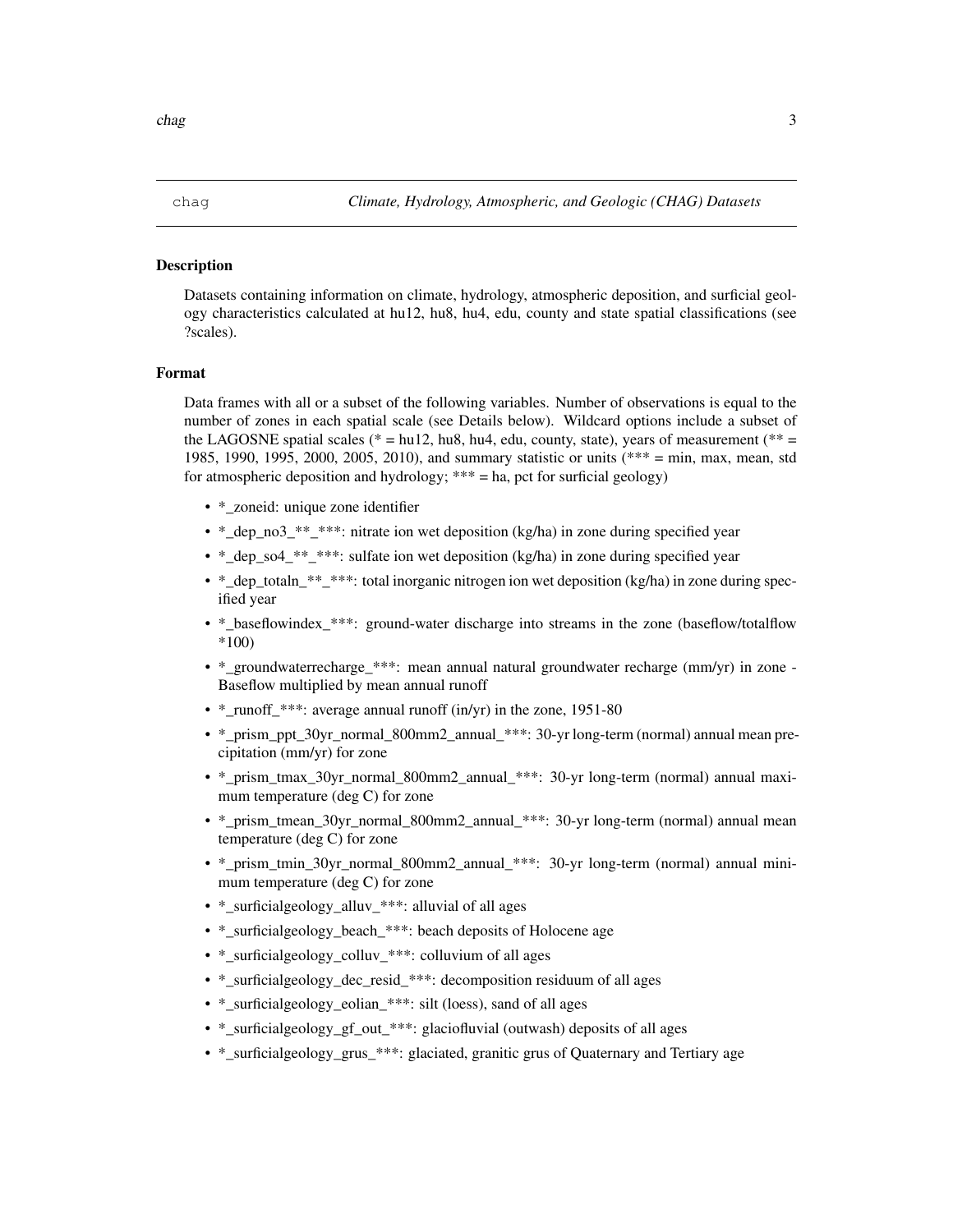- \*\_surficialgeology\_ice\_\*\*\*: ice-contact depositives of lake Wisconsin and Holocene age
- \* surficialgeology lac \*\*\*: combination of: Glacial-lake clay and silt lake deposits of pre-Illinoian and Illinoin age; Glacial and postglacial lake deposits (delta, clay, silt and sand, sand and gravel, density-current underflow-fan) of Holocene and late Wisconsin age; Beach sand and dune sand deposits of Holocene age; and Lake slack-water and alluvium deposits of pre-Illinoian, Illinoian, and late Wisconsin ages
- \*\_surficialgeology\_lac\_clay\_\*\*\*: glacial and postglacial lake deposits (clay and silt) of Holocene and late Wisconsin age
- \* surficialgeology marine \*\*\*: coastal-plain marine deposits of Pleistocene and Pliocene ages, and glaciomarine deposits of late Wisconsin age
- \* surficialgeology open water \*\*\*: open water
- \*\_surficialgeology\_other\_\*\*\*: surficial deposits, surficial materials, and bedrock masses that were deformed and (or) transported intact by glacial ice
- \*\_surficialgeology\_peat\_mrsh\_\*\*\*: coastal or inland deposits of freshwater, brackish-water, peat and muck or freshwater swamps of Holocene and late Wisconsin age
- \* surficialgeology saprol \*\*\*: saprolite of quaternary and tertiary age on crystalline igneous and metamorphic rocks mostly
- \* surficialgeology solif \*\*\*: solifluction deposits of Holocene and late to middle Pleistocene age, and lake Wisconsin age
- \*\_surficialgeology\_solut\_\*\*\*: solution residuum of Quaternary and tertiary age
- \* surficialgeology till clay \*\*\*: till, clay of pre-Illinoian age, late Wisconsin and Holocene(?) age
- \* surficialgeology till loam \*\*\*: till, loam of pre-Illinoian, Illinoian, and late Wisconsin and Holocene(?) age
- \*\_surficialgeology\_till\_oth\_\*\*\*: till, complex depositions of lake Wisconsin and Illinoian age
- \*\_surficialgeology\_till\_sand\_\*\*\*: till, sand of pre-Illinoian age, late Wisconsin and Holocene(?) age

#### Details

Original data sources and layers from which each metric was derived can be found in additional file 5 of Soranno et al. (2015). Briefly, climate data came from the PRISM climate group, hydrology metrics were derived from United States Geologic Survey (USGS) data, atmospheric deposition was from the National Atmospheric Deposition program, and surficial geology were derived from layers USGS data.

#### References

Soranno et al. (2017) Gigascience 6:12<sup>1</sup>

<sup>1</sup>https://doi.org/10.1093/gigascience/gix101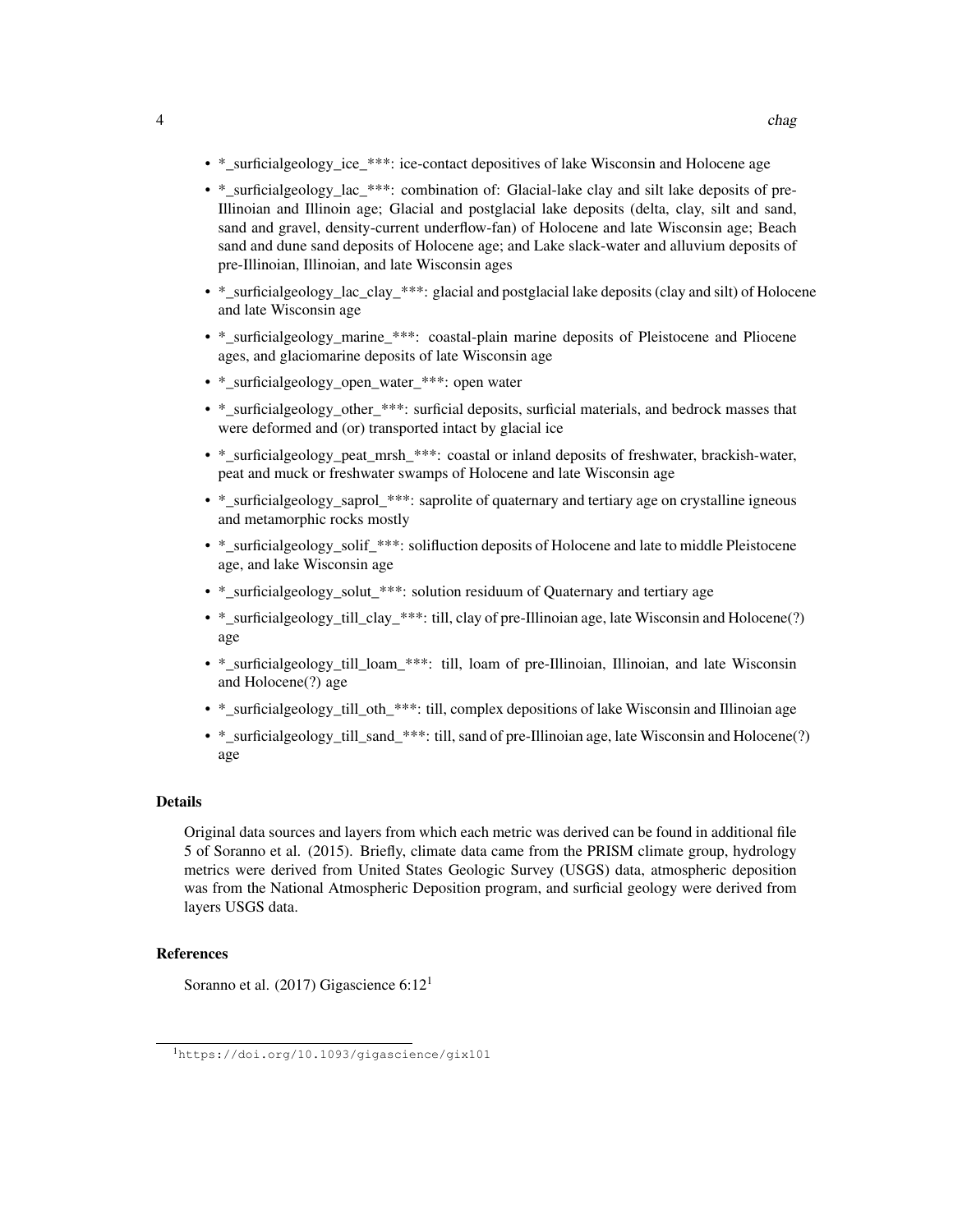classifications *LAGOSNE Spatial Classifications Metadata*

#### **Description**

Data frames containing metadata for each spatial classification at which ecological context data are derived in LAGOSNE. The spatial classifications include 100m buffers (buffer100m), 500m buffers (buffer500m), interlake watersheds (iws), hydrologic units (hu12, hu8, hu4), ecological drainage units (edu), counties (county), and states (state). Each abbreviation is the name of the data frame, with all or a subset of the following variables. For more information about derivation of each spatial classification, see Details below or Additional file  $7<sup>2</sup>$  from Soranno et al. 2015.

#### Format

Data frames with all or a subset of the following variables. Number of observations is equal to the number of zones in each spatial classification (see Details below).

- \* nhdid: permanent lake-specific identifier from the National Hydrography Dataset (\* = buffer100m, buffer500m, iws)
- \* name: text name of the zone (\* = iws, hu12, hu8, hu4, county, state)
- hu\*: unique zone identifier  $(* = 12, 8, 4)$
- \* ha: area of spatial classification in hectares (\* = buffer100m, buffer500m, hu12, hu8, hu4, edu, county)
- \* areaha: area of spatial classification in hectares (\* = iws, )
- \*\_perimkm: perimeter of spatial classification in kilometers (\* = iws, )
- \*\_lat: latitude of centroid of polygon in decimal degrees (NAD83) (\* = iws, hu12, hu8, hu4, edu, county, state)
- \*\_long: longitude of centroid of polygon in decimal degrees (NAD83) (\* = iws, hu12, hu8, hu4, edu, county, state)
- \*\_lakeareaha: lake area (ha) of focal lake associated with polygon (\* = iws, )
- \*\_country: whether the polygon lies within the US ("US") or the US and Canada (US\_CA) (\*  $=$  hu12, edu)
- \*\_pct\_in\_usa: percent of polygon within the US boundary (\* = iws, hu12, edu)
- \*\_ha\_in\_usa: area (ha) of polygon within the US boundary (\* = iws, hu12, edu)
- \* pct in nwi: percent of polygon within the USFWS National Wetland Inventory (NWI) boundary ( $* = h$ u12, hu8, hu4, edu, county, state)
- \*\_ha\_in\_nwi: area (ha) of polygon within the USFWS National Wetland Inventory (NWI) boundary ( $* = h$ u12, hu8, hu4, edu, county, state)
- \* zoneid: a unique identifier for each IWS in LAGOSNE, numbered 1:n with classification prefix (e.g.,  $HU12_1$ ) (\* = iws, hu12, hu8, hu4, edu, county, state)
- lagoslakeid: LAGOSNE unique identifier for focal lake

<sup>2</sup>https://doi.org/10.1186/s13742-015-0067-4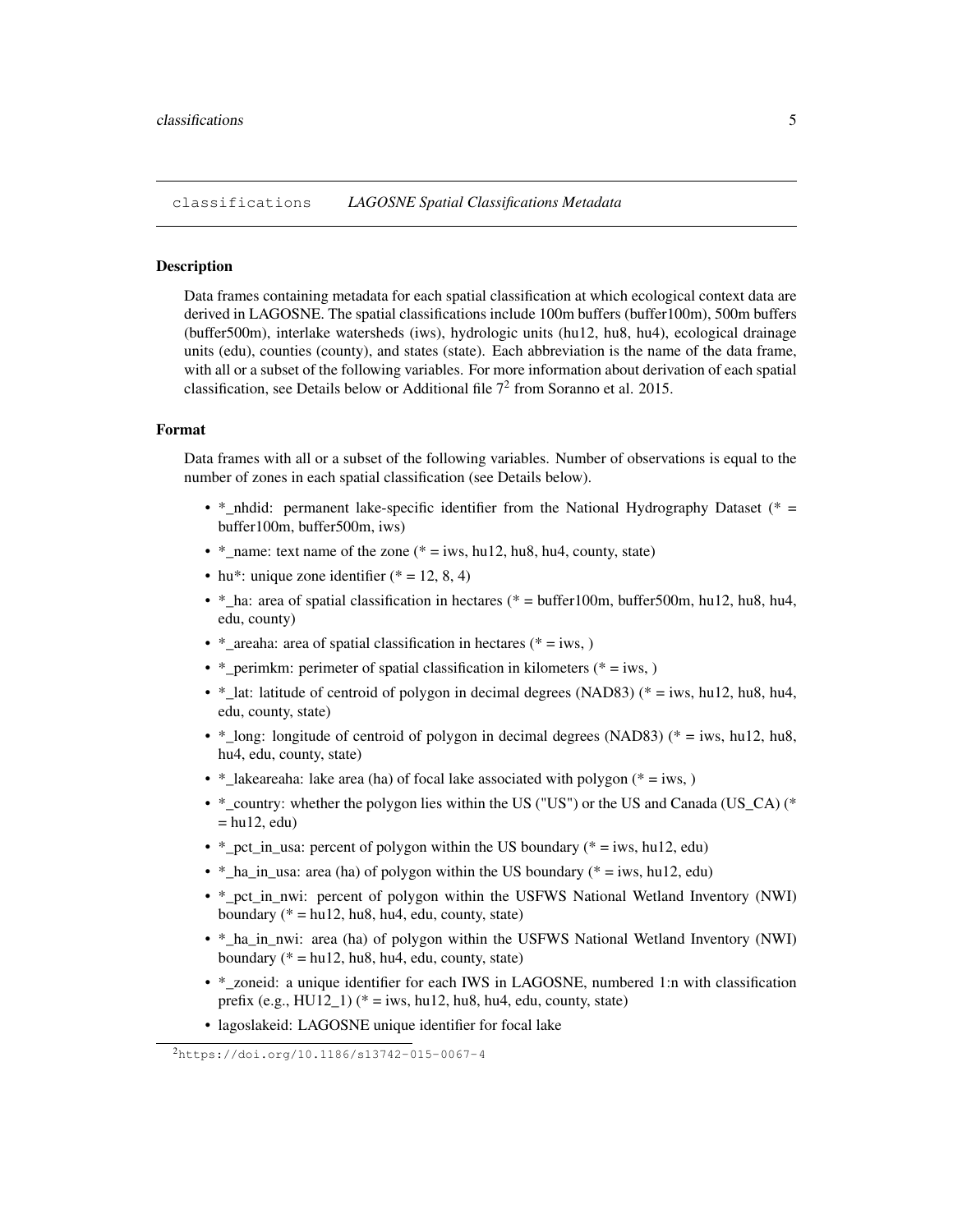- hu4\_states: states that intersect hu4 zone polygon
- state: 2-letter state abbreviation
- county\_state: state where county is located

#### Details

The nine LAGOSNE spatial classifications were used to summarize the ecological context of each lake. Ecological context themes include land use/land cover (LULC), connectivity (CONN), and climate, hydrology, atmospheric deposition, and groundwater (CHAG). Not all themes were derived at all classifications due to data availability. Briefly:

- iws: a dataframe with 51065 observations of 12 variables. The area of land that drains directly into a lake, and into all upstream-connected, permanent streams to that lake exclusive of any upstream lake watersheds for lakes greater than 10 ha that are connected via permanent streams. For details on how the watersheds were delineated, see additional file 8 in Soranno et al. (2015). Themes derived at the iws classification include LULC and CONN.
- buffer100m: a dataframe with 51065 of 3 variables. Buffers are a 100 m equidistant buffer of the land that is 100 m from the lake shoreline, calculated using the ArcGIS Buffer tool. Themes derived at the 100m buffer classification include LULC.
- buffer500m: a dataframe with 51065 of 3 variables. Buffers are a 500 m equidistant buffer of the land that is 500 m from the lake shoreline, calculated using the ArcGIS Buffer tool. Themes derived at the 500m buffer classification include LULC and CONN.
- hu12: a dataframe with 20257 observations of 11 variables. The Watershed Boundary Dataset defines boundaries based on surface water drainage and creates nested Hydrologic Units (sometimes abbreviated and referred to as HUCs, which are hydrologic unit codes) that are georeferenced to the USGS 1:24,000 topographic base map. HUC12s are the sixth level of classificiation. HUC12s are defined along natural hydrologic breaks based on land surface and surface-water flow and they have a single flow outlet except in frontal, lake, braided-stream, or closed-basin hydrologic units. Themes derived at the HUC12 classification include LULC, CONN and CHAG.
- hu8: a data frame with 511 observations of 9 variables. HUC8s are the fourth level of classificiation. Sometimes called 'watersheds', a HUC8 is a geographic area representing part or all of a surface drainage basin, a combination of drainage basins, or a distinct hydrologic feature. Themes derived at the HUC8 classification include LULC, CONN, and CHAG.
- hu4: a data frame with 65 observations of 9 variables. HUC4s are the second level of classification, called a 'subregion'. A subregion includes the area drained by a river system, a reach of a river and its tributaries in that reach, a closed basin(s), or a group of streams forming a coastal drainage area. Themes derived at the HUC4 classification include LULC, CONN, and CHAG.
- edu: a data frame with 91 observations of 10 variables. Ecological drainage units (EDUs) follow the WBD boundaries, and are of roughly similar size to HUC6s. EDUs were delineated by grouping the HUC8 watersheds based on common zoogeographic history, and physiographic and climatic characteristics. Themes derived at the EDU classification include LULC, CONN, and CHAG.
- county: a data frame with 955 observations of 8 variables. Counties (political boundary) within the 17-state region of LAGOSNE. Themes derived at the county classification include LULC, CONN, and CHAG.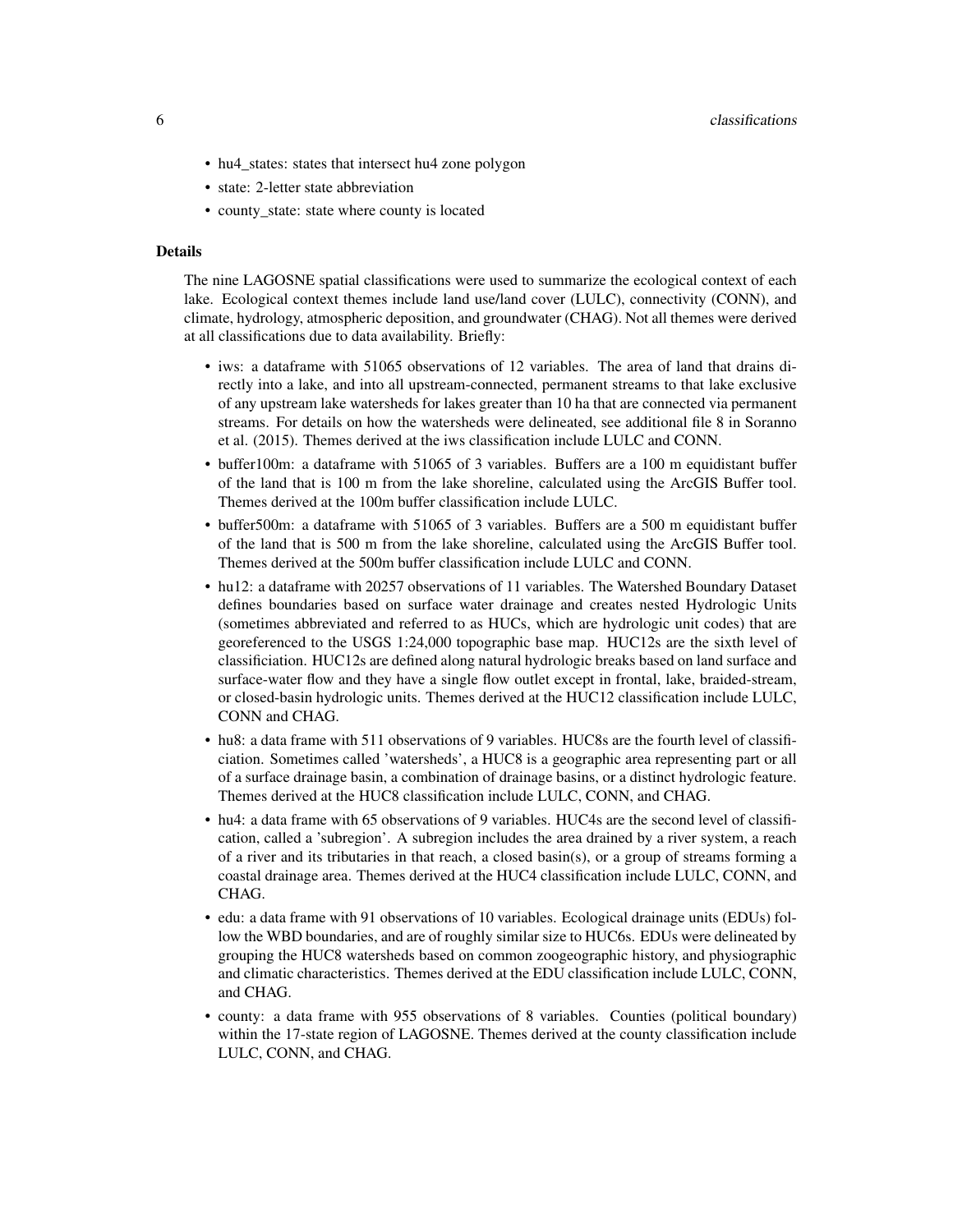#### $\epsilon$  conn  $\epsilon$  7

• state: a dataframe with 17 observations of 7 variables. Themes derived at the state classification include LULC, CONN, and CHAG.

#### References

Soranno et al. (2017) Gigascience  $6:12<sup>3</sup>$ 

#### See Also

conn lakes.geo chag lulc

conn *Connectivity Datasets*

#### **Description**

Datasets containing lake, stream, and wetland abundance and connectivity metrics calculated at the 500m buffer (buffer500m.conn), HUC12 (hu12.conn), HUC8 (hu8.conn), HUC4 (hu4.conn), EDU (edu.conn), county (county.conn) and state (state.conn) classifications.

#### Format

Data frames with all or a subset of the following variables. Number of observations is equal to the number of zones in each spatial classification (see ?classifications). Wildcard options include a subset of the LAGOSNE spatial classifications ( $* =$  buffer500m, iws, hu12, hu8, hu4, edu, county, state) and additional wildcards described below.

- Identifiers and Zone Metadata
	- \*\_zoneid: unique zone identifier
	- \*\_nwiexclusions: zones that are not completely covered by the National Wetlands Inventory
- Lake Connectivity Metrics. Lake abundance metrics are derived for all lakes, isolated lakes ("isolated" - no inflow or outflow streams), headwater lakes ("headwater" - no inflowing streams), stream drainage lakes ("drstream" - lakes with inflowing stream(s), with or without outflows, and no upstream lakes greater than 10 ha), and lake drainage lakes ("drlakeStream" lakes with inflowing stream(s) and at least one upstream lake greater than 10 ha).
	- \*\_lakes\_\*\*\_\*\*\*: all lakes that are within or intersect the zone boundary and are in a particular size class (\*\* = lakes4ha, lakes4to10ha, lakes10ha), expressed as average lake area (\*\*\* = agsize ha) or count (\*\* = count)
	- $-$  \* lakes \*\* overlapping \*\*\*: all lakes that are clipped to the zone boundary and are in a particular size class ( $** =$  lakes4ha, lakes4to10ha, lakes10ha), expressed as sum of lake area (\*\*\* = area ha) or percent of zone area (\*\*\* = area pct)
	- \*\_lakes\_\*\*\_contributing\_area\_ha: all lakes that are within or intersect the zone boundary, and are in a particular size class (\*\* = lakes4ha, lakes4to10ha, lakes10ha), expressed as sum of lake area

<sup>3</sup>https://doi.org/10.1093/gigascience/gix101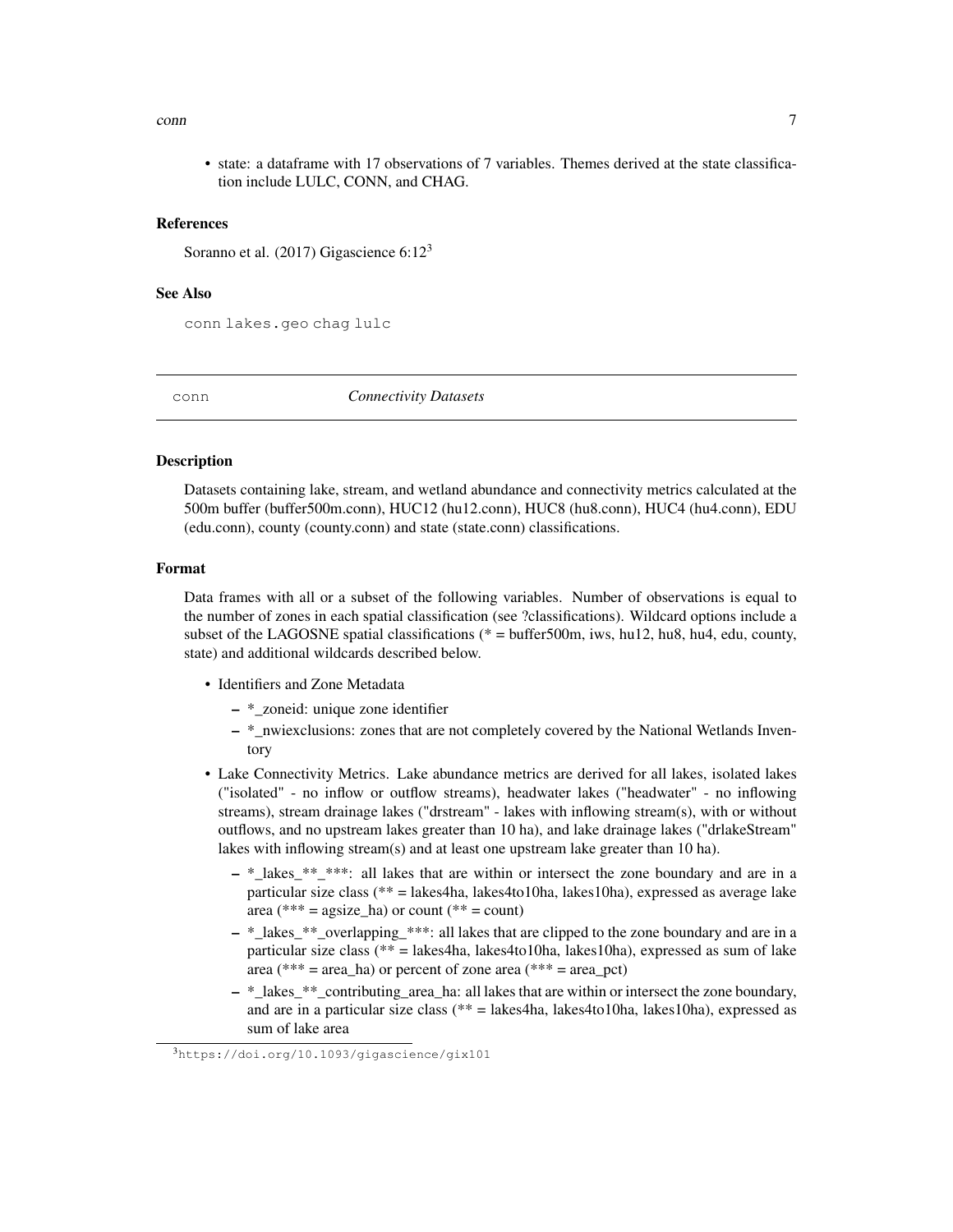- \*\_lakes\_\*\*\_isolated\_\*\*\*: all isolated lakes that are within or intersect the zone boundary, and are in a particular size class  $(** =$  lakes4ha, lakes4to10ha, lakes10ha), expressed as average size in hectares (\*\*\* = avgsize ha) or count (\*\*\* = count
- \*\_lakes\_\*\*\_isolated\_overlapping\_\*\*\*: all isolated lakes that are clipped to the zone boundary and are in a particular size class ( $** =$  lakes4ha, lakes4to10ha, lakes10ha), expressed as sum of lake area (\*\*\* = area\_ha) or percent of zone area (\*\*\* =  $area_pct$ )
- \*\_lakes\_\*\*\_isolated\_contributing\_area\_ha: all isolated lakes that are within or intersect the zone boundary, and are in a particular size class ( $**$  = lakes4ha, lakes4to10ha, lakes10ha), expressed as sum of lake area
- \*\_lakes\_\*\*\_headwater\_\*\*\*: all headwater lakes that are within or intersect the zone boundary, and are in a particular size class (\*\* = lakes4ha, lakes4to10ha, lakes10ha), expressed as average size in hectares (\*\*\* = avgsize\_ha) or count (\*\*\* = count
- \*\_lakes\_\*\*\_headwater\_overlapping\_\*\*\*: all headwater lakes that are clipped to the zone boundary and are in a particular size class  $(** = \text{labels4ha}, \text{labels4to10ha}, \text{labels10ha}),$ expressed as sum of lake area (\*\*\* = area\_ha) or percent of zone area (\*\*\* =  $area_pct$ )
- \*\_lakes\_\*\*\_headwater\_contributing\_area\_ha: all headwater lakes that are within or intersect the zone boundary, and are in a particular size class (\*\* = lakes4ha, lakes4to10ha, lakes10ha), expressed as sum of lake area
- $-$  \* lakes \*\* drstream \*\*\*: all drstream lakes that are within or intersect the zone boundary, and are in a particular size class ( $** =$  lakes4to, lakes4to10ha, lakes10ha), expressed as average size in hectares (\*\*\* = avgsize\_ha) or count (\*\*\* = count
- \*\_lakes\_\*\*\_drstream\_overlapping\_\*\*\*: all drstream lakes that are clipped to the zone boundary and are in a particular size class  $(** = \text{labels4ha}, \text{labels4to10ha}, \text{labels10ha})$ , expressed as sum of lake area (\*\*\* = area ha) or percent of zone area (\*\*\* = area pct)
- \* lakes \*\* drstream\_contributing\_area\_ha: all drstream lakes that are within or intersect the zone boundary, and are in a particular size class ( $**$  = lakes4ha, lakes4to10ha, lakes10ha), expressed as sum of lake area
- $-$  \* lakes \*\* drlakestream \*\*\*: all drlakestream lakes that are within or intersect the zone boundary, and are in a particular size class (\*\* = lakes4ha, lakes4to10ha, lakes10ha), expressed as average size in hectares (\*\*\* =  $\alpha$ ygsize\_ha) or count (\*\*\* = count
- \*\_lakes\_\*\*\_drlakestream\_overlapping\_\*\*\*: all drlakestream lakes that are clipped to the zone boundary and are in a particular size class (\*\* = lakes4ha, lakes4to10ha, lakes10ha), expressed as sum of lake area (\*\*\* = area\_ha) or percent of zone area (\*\*\* = area\_pct)
- $-$  \* lakes \*\* drlakestream\_contributing\_area\_ha: all drlakestream lakes that are within or intersect the zone boundary, and are in a particular size class ( $** =$  lakes4ha, lakes4to10ha, lakes10ha), expressed as sum of lake area
- \*\_latewisconsinglaciation\_glaciation: zone glaciation status during the late Wisconsin glaciation (Glaciated, Not\_Glaciated, Partially)
- Stream Connectivity Metrics
	- \* streamdensity streams \*\*: all streams (NHDFlowline minus artificial lines through lakes) within the zone expressed as sum of length in meters ( $** = sum_lengthm)$  or density in meters per hectare (\*\* = mperha)
	- \*\_streamdensity\_headwaters\_\*: headwater streams (1st-3rd Strahler order) within the zone expressed as sum of length in meters (\*\* = sum\_lengthm) or density in meters per hectare  $(**)$  = mperha)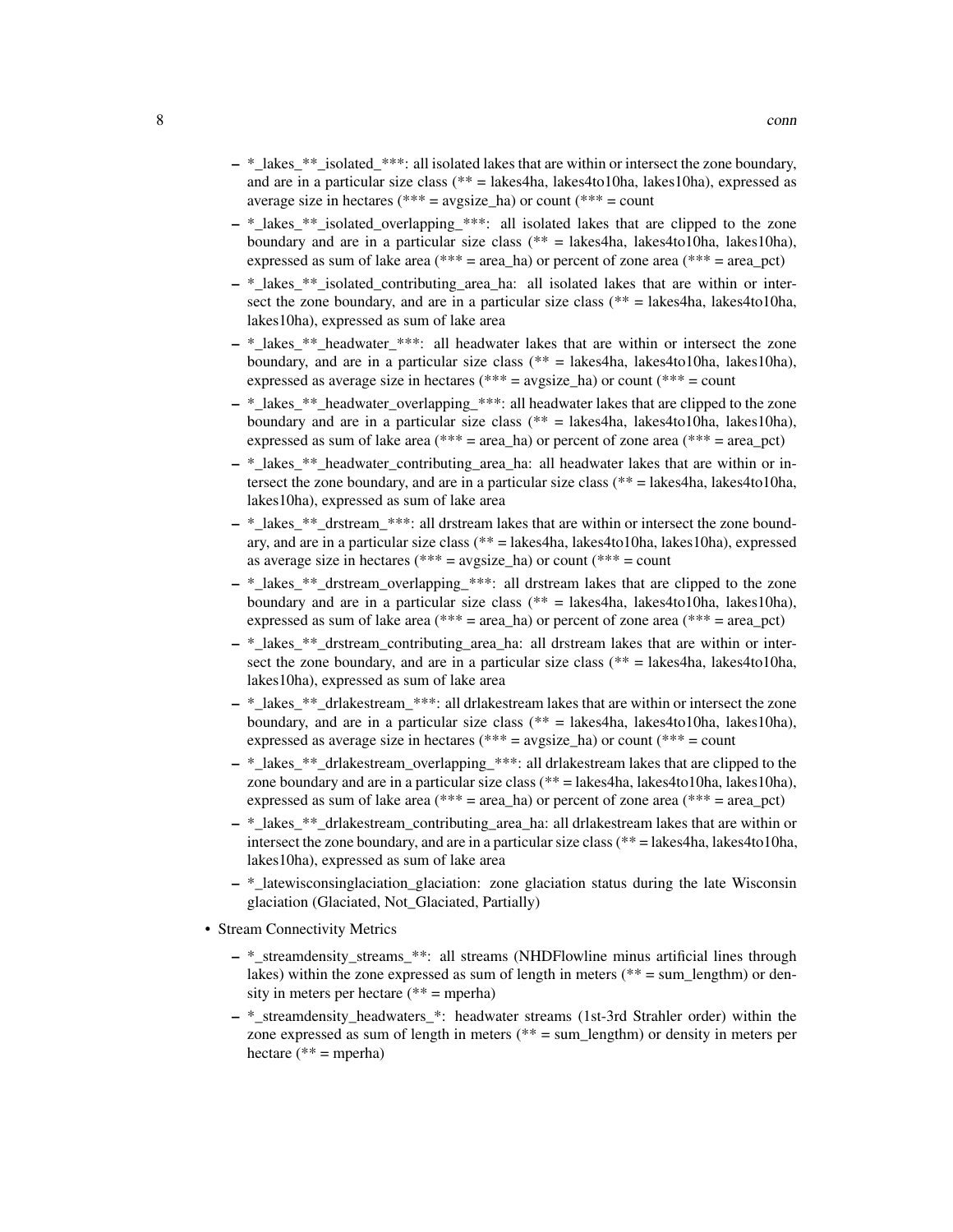- \*\_streamdensity\_midreaches\_\*: Midreach streams (4th-6th Strahler order) within the zone expressed as sum of length in meters ( $** = sum$  lengthm) or density in meters per hectare ( $** =$ mperha)
- \*\_streamdensity\_rivers\_\*: large river-streams (>6th Strahler order) within the zone expressed as sum of length in meters (\*\* = sum\_lengthm) or density in meters per hectare  $(** = *mperha*)$
- \*\_canalditchdensity\_\*\*: canals within the zone, expressed as sum of length in meters (\*\*  $=$  sum\_lengthm) or density in meters per hectare (\*\*  $=$  mperha)
- Wetland Connectivity Metrics
	- $-$  \* wl allwetlandsdissolved \*\*: all wetlands (regardless of vegetation, connection, or regime), expressed as average size in hectares (\*\* = avgsize\_ha), total area of wetlands that is contained within or partially intersect the border of this zone ( $** = over$ lapping area ha), total land area of this zone that is covered by all wetlands (\*\* = contributing\_area\_ha), or percent of land area of this zone that is covered by all wetlands (\*\* = overlapping\_area\_pct). Before calculating this value, contiguous patches of different types of wetlands were first dissolved to represent a single patch.
	- $-$  \* wl allwetlandsundissolved \*\*: all wetlands (regardless of vegetation, connection, or regime), expressed as count (\*\* = count), average size in hectares (\*\* = avgsize ha), total area of wetlands that is contained within or partially intersect the border of this zone (\*\* = overlapping\_area\_ha), total land area of this zone that is covered by all wetlands (\*\* = contributing\_area\_ha), or percent of land area of this zone that is covered by all wetlands (\*\* = overlapping\_area\_pct). Before calculating this value, contiguous patches of different types of wetlands were first dissolved to represent a single patch.
	- $-$  \* wl isolatedwetlandsundissolved \*\*: isolated wetland patches (no intersecting streams within a 30 m buffer of the wetland patch) in this zone.all wetlands (regardless of vegetation, connection, or regime), expressed as count (\*\* = count), average size in hectares  $(** = avgsize<sub>h</sub>$  and  $(**)$  total area of wetlands that is contained within or partially intersect the border of this zone ( $** = \overline{\text{overlapping\_area\_ha}}$ ), total land area of this zone that is covered by this wetland type  $(** =$  contributing area ha), or percent of land area of this zone that is covered by this wetland type  $(** = overlapping\_area_pct)$ . The patches were left as delineated by the National Wetlands Inventory ("undissolved") for calculating this variable.
	- \*\_wl\_singlewetlandsundissolved\_\*\*: single wetland patches (intersected within a 30 m buffer by a single first order stream) in this zone, expressed as count ( $** =$  count), average size in hectares ( $** = \text{avgsize\_ha}$ ), total area of wetlands that is contained within or partially intersect the border of this zone (\*\* = overlapping\_area\_ha), total land area of this zone that is covered by this wetland type  $(** =$  contributing\_area\_ha), or percent of land area of this zone that is covered by this wetland type  $(** = overlapping\_area\_pt)$ . The patches were left as delineated by the National Wetlands Inventory ("undissolved") for calculating this variable.
	- \*\_wl\_connectedwetlandsundissolved\_\*\*: connected wetland patches (intersected within a 30 m buffer by a higher order stream or by multiple streams) in this zone, expressed as count (\*\* = count), average size in hectares (\*\* = avgsize ha), total area of wetlands that is contained within or partially intersect the border of this zone ( $** = over$ lapping area ha), total land area of this zone that is covered by this wetland type (\*\*  $=$ contributing\_area\_ha), or percent of land area of this zone that is covered by this wetland type ( $**$  = overlapping area pct). The patches were left as delineated by the National Wetlands Inventory ("undissolved") for calculating this variable.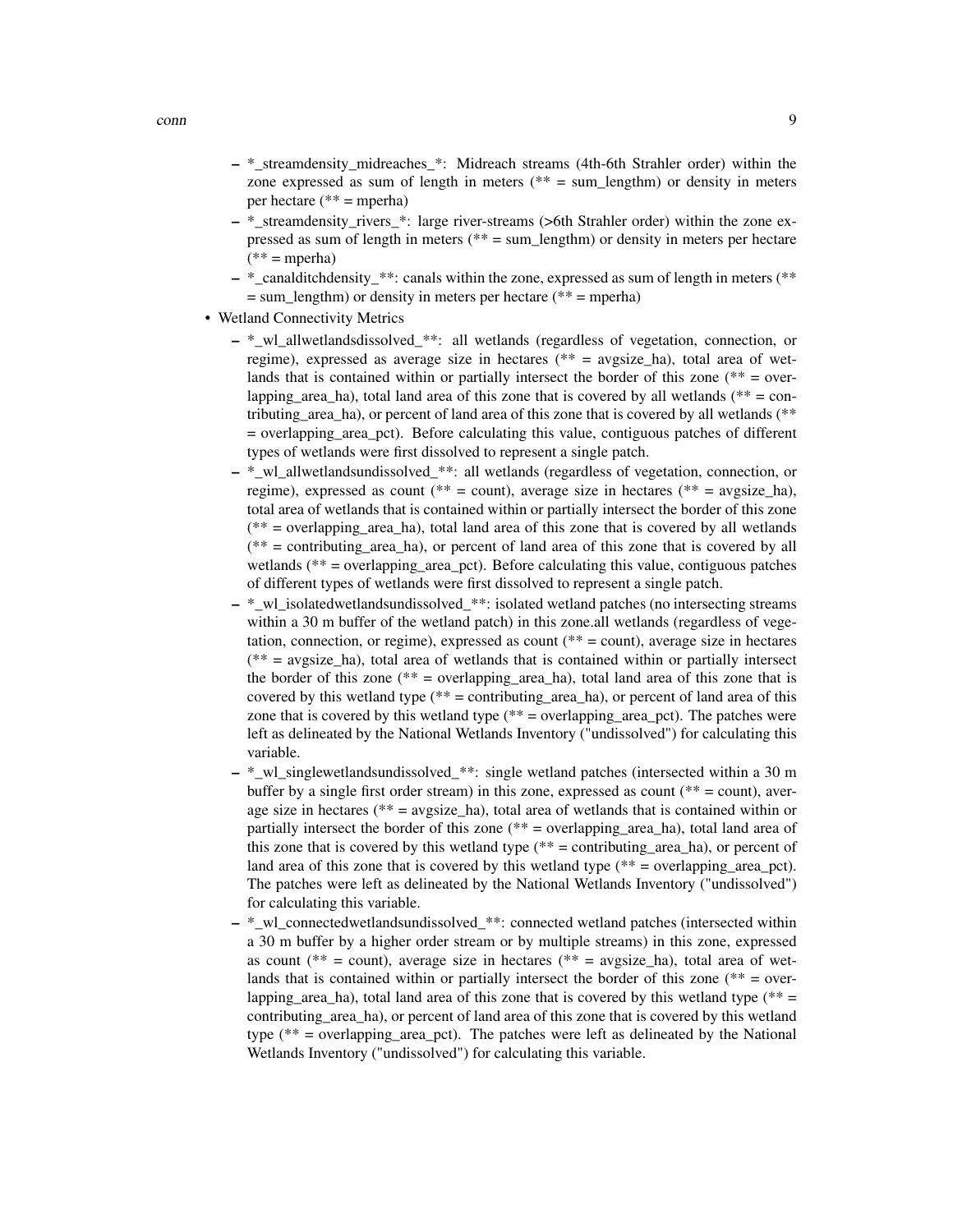- \*\_wl\_forestedwetlandsundissolved\_\*\*: forested wetland patches (dominated by woody vegetation 6m or taller) in this zone, expressed as count ( $** =$  count), average size in hectares ( $**$  = avgsize ha), total area of wetlands that is contained within or partially intersect the border of this zone ( $**$  = overlapping area ha), total land area of this zone that is covered by this wetland type  $(** =$  contributing area ha), or percent of land area of this zone that is covered by this wetland type  $(** = overlapping\_area\_pot)$ . The patches were left as delineated by the National Wetlands Inventory ("undissolved") for calculating this variable.
- \*\_wl\_scrubshrubwetlandsundissolved\_\*\*: scrub-shrub wetland patches (dominated by woody vegetation  $<$  6m tall) in this zone, expressed as count ( $**$  = count), average size in hectares ( $** = \text{avgsize}$  ha), total area of wetlands that is contained within or partially intersect the border of this zone (\*\* = overlapping\_area\_ha), total land area of this zone that is covered by this wetland type  $(** =$  contributing area ha), or percent of land area of this zone that is covered by this wetland type (\*\* = overlapping\_area\_pct). The patches were left as delineated by the National Wetlands Inventory ("undissolved") for calculating this variable.
- \*\_wl\_openwaterwetlandsundissolved\_\*\*: open water wetland patches (dominated by woody vegetation  $\lt$  6m tall) in this zone, expressed as count (\*\* = count), average size in hectares ( $** = \text{avgsize}$  ha), total area of wetlands that is contained within or partially intersect the border of this zone (\*\* = overlapping\_area\_ha), total land area of this zone that is covered by this wetland type  $(** =$  contributing\_area\_ha), or percent of land area of this zone that is covered by this wetland type ( $** =$  overlapping area pct). The patches were left as delineated by the National Wetlands Inventory ("undissolved") for calculating this variable.
- \* wl\_regimefwetlandsundissolved \*\*: regime f (semipermanently flooded) wetland patches where surface water persists throughout the growing season in most years, expressed as count ( $** = count$ ), average size in hectares ( $** = avgize_{na}$ ), total area of wetlands that is contained within or partially intersect the border of this zone ( $** = over$ lapping\_area\_ha), total land area of this zone that is covered by this wetland type  $(** =$ contributing\_area\_ha), or percent of land area of this zone that is covered by this wetland type (\*\* = overlapping\_area\_pct). The patches were left as delineated by the National Wetlands Inventory ("undissolved") for calculating this variable.
- \*\_wl\_regimegwetlandsundissolved\_\*\*: regime g (intermittently exposed) wetland patches where surface water persists throughout the growing season in most years, expressed as count (\*\* = count), average size in hectares (\*\* = avgsize ha), total area of wetlands that is contained within or partially intersect the border of this zone ( $** = over$ lapping area ha), total land area of this zone that is covered by this wetland type (\*\*  $=$ contributing\_area\_ha), percent of land area of this zone that is covered by this wetland type ( $**$  = overlapping area pct). The patches were left as delineated by the National Wetlands Inventory ("undissolved") for calculating this variable.
- \*\_wl\_regimeawetlandsundissolved\_\*\*: regime a (temporarily flooded) wetland patches where surface water persists throughout the growing season in most years, expressed as count (\*\* = count), average size in hectares (\*\* = avgsize ha), total area of wetlands that is contained within or partially intersect the border of this zone ( $** = over$ lapping area ha), total land area of this zone that is covered by this wetland type (\*\*  $=$ contributing\_area\_ha), or percent of land area of this zone that is covered by this wetland type ( $**$  = overlapping area pct). The patches were left as delineated by the National Wetlands Inventory ("undissolved") for calculating this variable.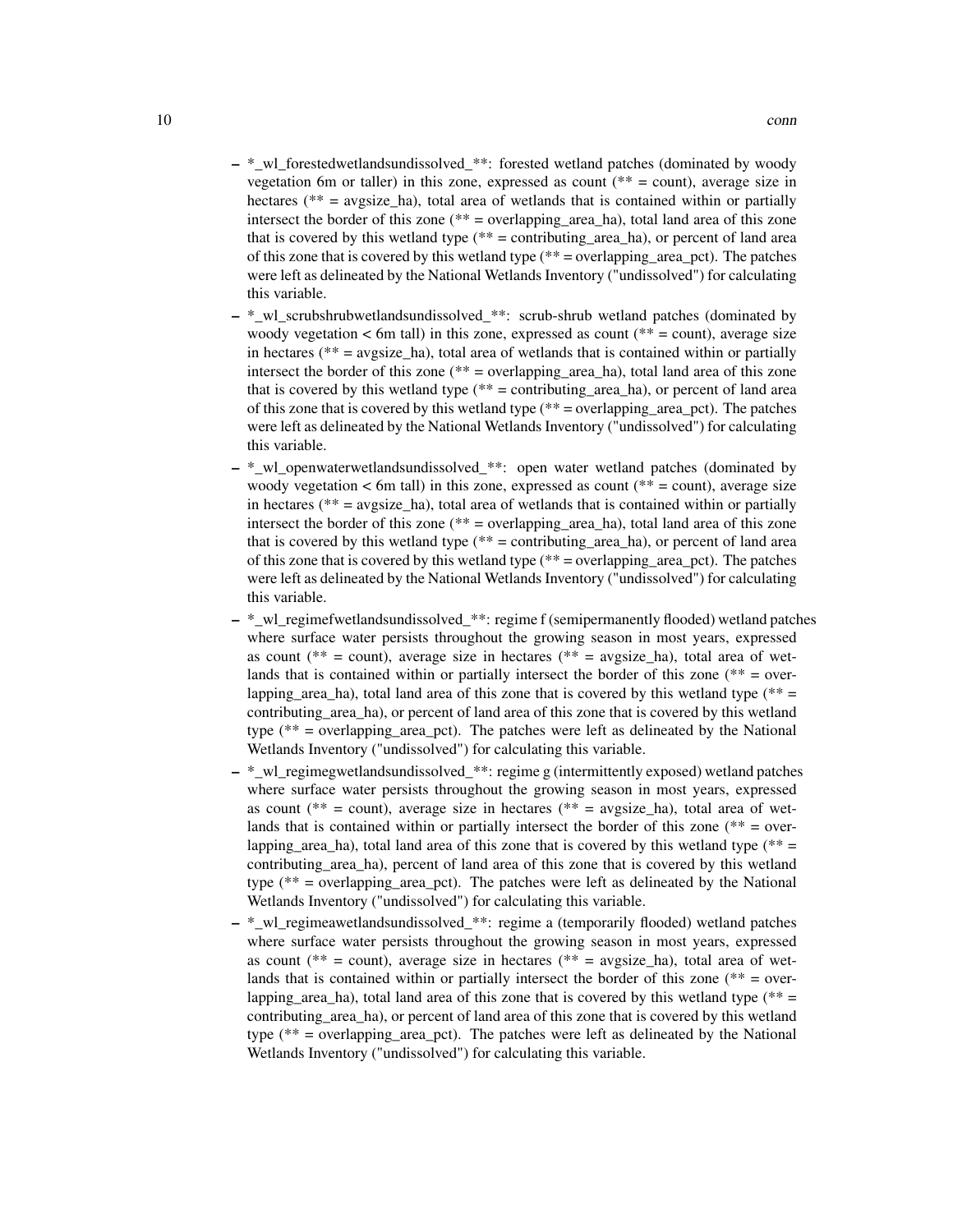#### coordinatize 11

- \*\_wl\_regimecwetlandsundissolved\_\*\*: regime c (seasonally flooded) wetland patches where surface water persists throughout the growing season in most years, expressed as count (\*\* = count), average size in hectares (\*\* = avgsize ha), total area of wetlands that is contained within or partially intersect the border of this zone ( $** = over$ lapping area ha), total land area of this zone that is covered by this wetland type (\*\*  $=$ contributing\_area\_ha), or percent of land area of this zone that is covered by this wetland type (\*\* = overlapping\_area\_pct). The patches were left as delineated by the National Wetlands Inventory ("undissolved") for calculating this variable.
- $-$  \* wl\_regimehwetlandsundissolved\_\*\*: regime h (permanently flooded) wetland patches where surface water persists throughout the growing season in most years, expressed as count (\*\* = count), average size in hectares (\*\* = avgsize ha), total area of wetlands that is contained within or partially intersect the border of this zone ( $** = over$ lapping area ha), total land area of this zone that is covered by this wetland type (\*\*  $=$ contributing\_area\_ha), or percent of land area of this zone that is covered by this wetland type (\*\* = overlapping\_area\_pct). The patches were left as delineated by the National Wetlands Inventory ("undissolved") for calculating this variable.

#### References

Soranno et al. (2017) Gigascience 6:12<sup>4</sup>

# See Also

lakes.geo

| coordinatize | Convert a LAGOSNE flat file into a spatial object |  |
|--------------|---------------------------------------------------|--|
|--------------|---------------------------------------------------|--|

# Description

This function turns a data.frame into a spatial object using a reasonable default projection.

#### Usage

```
coordinate(dt, latname = "nhd_lat", longname = "nhd_lat", longname = "nhd_longt",crs = 4326
```
#### Arguments

| dt.      | data.frame                                                |
|----------|-----------------------------------------------------------|
| latname  | character name of latitude column; default is "nhd lat"   |
| longname | character name of longitude column; default is "nhd_long" |
| crs      | numeric epsg code; default is 4326 WGS84-lat-long         |

<sup>4</sup>https://doi.org/10.1093/gigascience/gix101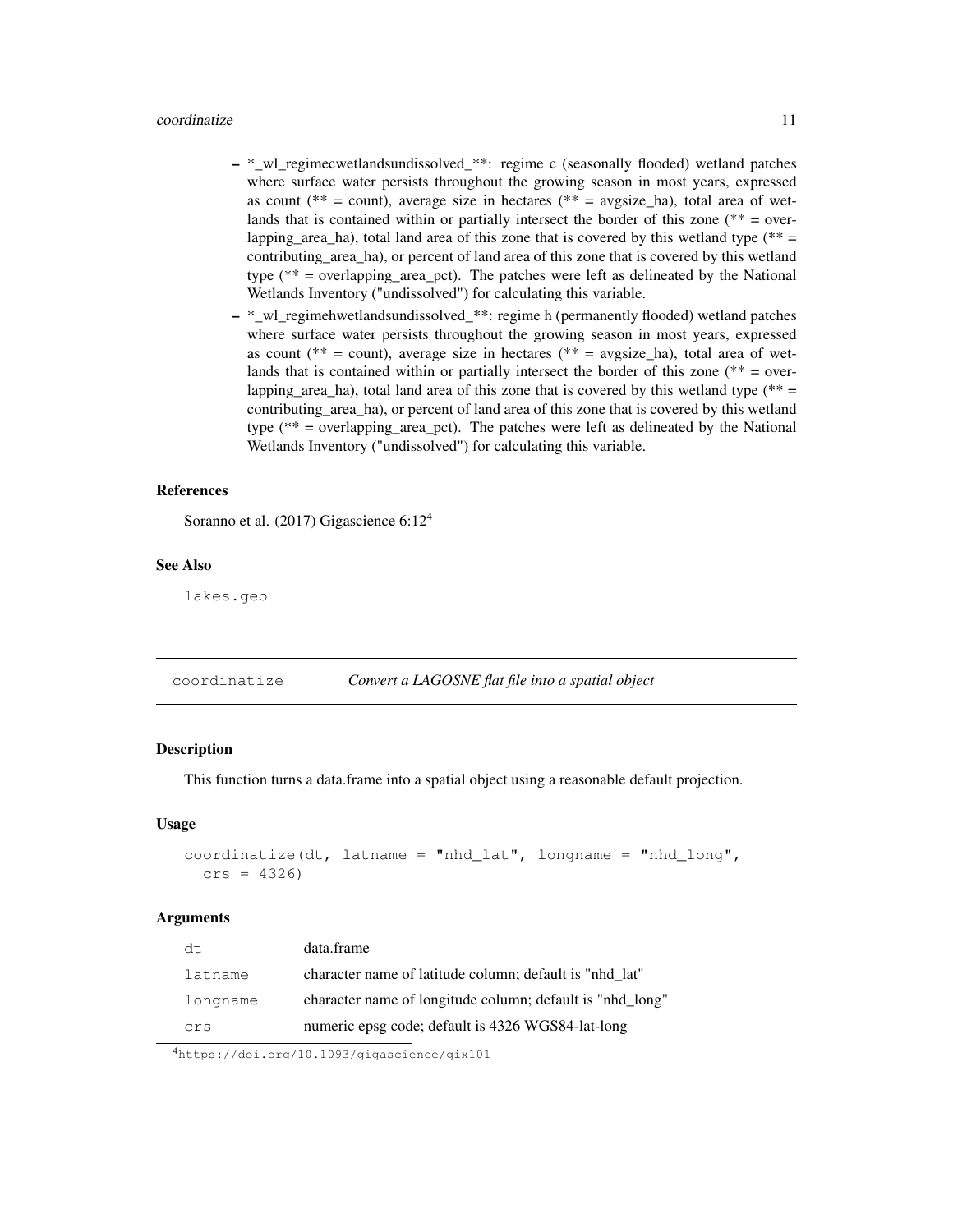# Examples

```
## Not run:
dt <- lagos_load("1.087.1")
res <- coordinatize(dt$locus)
library(maps)
map("state", xlim = c(-97.90363, -66.99892), ylim = c(34.61761, 49.41941))
plot(res$geometry, add = TRUE, pch = 19, cex = 0.05)
## End(Not run)
```
display\_names *Convert table names for display*

#### **Description**

Convert table names for display

# Usage

display\_names(nms\_raw)

#### Arguments

nms\_raw character vector of column names

# Examples

```
## Not run:
lg <- lagosne_load("1.087.1")
cbind(names(lg$iws), display_names(names(lg$iws)))
cbind(names(lg$county.chag), display_names(names(lg$county.chag)))
cbind(names(lg$county.conn), display_names(names(lg$county.conn)))
cbind(names(lg$county.lulc), display_names(names(lg$county.lulc)))
cbind(names(lg$hu4), display_names(names(lg$hu4)))
cbind(names(lg$locus), display_names(names(lg$locus)))
cbind(names(lg$epi_nutr), display_names(names(lg$epi_nutr)))
cbind(names(lg$lakes_limno), display_names(names(lg$lakes_limno)))
cbind(names(lg$lakes.geo), display_names(names(lg$lakes.geo)))
```
## End(Not run)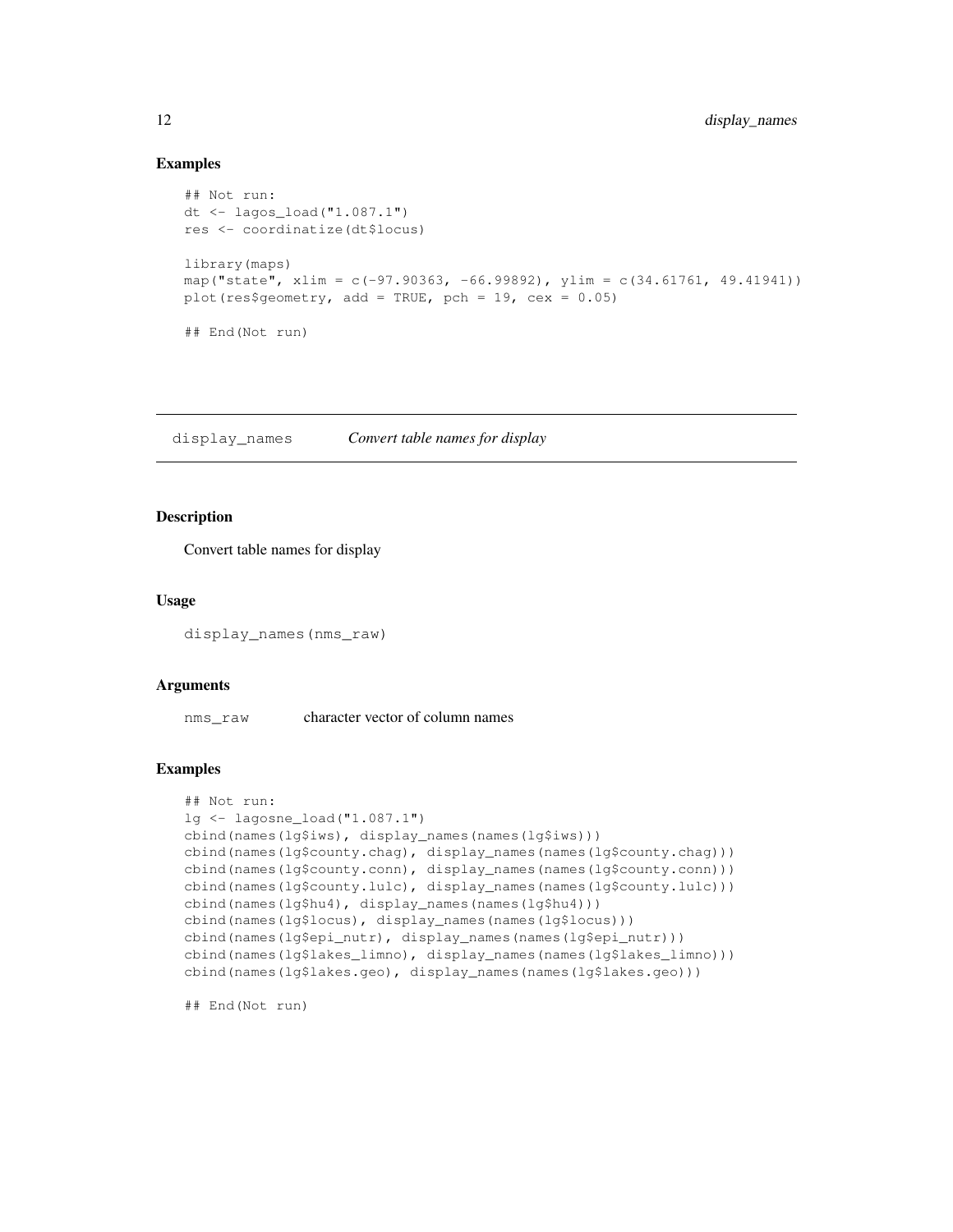A dataset containing physical and chemical observations in the epilimnion (surface waters). Each row is a sampling event, and lakes can have multiple sampling events.

#### Format

A data frame with observations of 93 variables:

- eventida1087: unique combination of programid, lakeid, and date for each sampling event in LAGOSNE
- lagoslakeid: unique integer identifier for each lake in LAGOSNE
- programname: name of the sampling/monitoring program that collected the data
- programtype: categorical description of the type of sampling/monitoring effort (Federal Agency, LTER = Long Term Ecological Research program, National Survey Program, Non-Profit Agency, State Agency, State Agency/Citizen Monitoring Program, State Agency/University/Citizen Monitoring Program, State Agency/Citizen Monitoring Program, Tribal Agency, University)
- lagosversion: current version of LAGOSNE that the data record belongs to
- sampledate: date at which the sample was collected, stored in date format (YYYY-MM-DD)
- chla: chlorophyll a (µg/l)
- colora: color, apparent (PCU)
- colort: color, true (PCU)
- dkn: nitrogen, dissolved Kjeldahl (µg/l as N)
- doc: carbon, dissolved organic (µg/l as C)
- nh4: nitrogen, ammonium NH4 (µg/l as N)
- no2: nitrogen, nitrite NO2 (µg/l as N)
- no2no3: nitrogen, nitrite NO2 + nitrate NO3 nitrogen (µg/l as N)
- srp: phosphorus, soluble reactive (µg/l as P)
- tdn: nitrogen, total dissolved ( $\mu$ g/l as N)
- tdp: phosphorus, total dissolved (µg/l as P)
- tkn: nitrogen, total Kjeldahl (µg/l as N)
- tn: nitrogen, total (µg/l as N)
- toc: carbon, total organic  $(\mu g / I \text{ as } C)$
- ton: nitrogen, total organic (µg/l as N)
- tp: phosphorus, total  $(\mu g / I \text{ as } P)$
- secchi: Secchi disk transparency (m).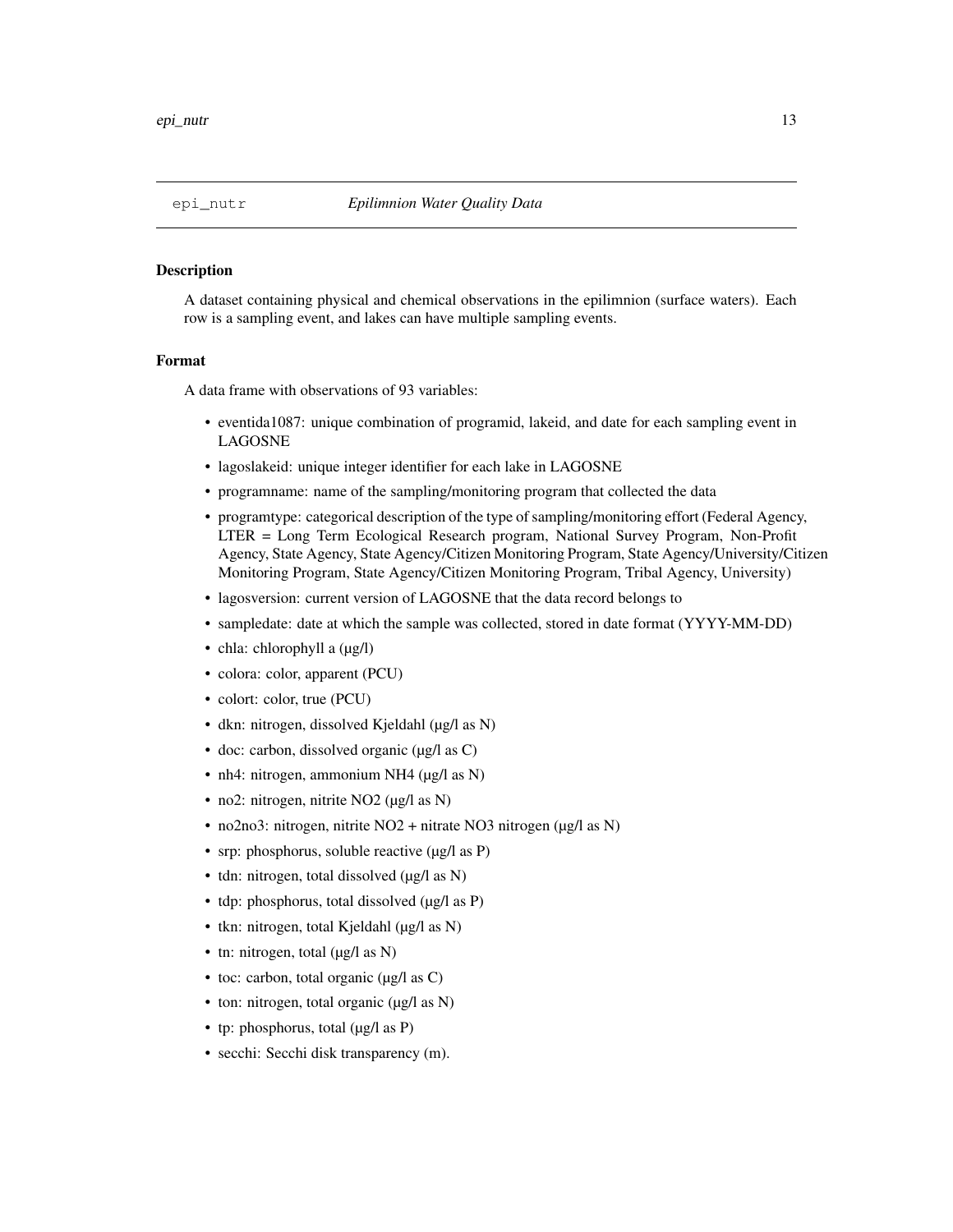- \*\_qual: data flags (qualifiers) from the source program for each water quality parameter (\* = all water quality parameters listed above). For example, "chla\_qual" is the variable name for the data flag for chlorophyll a observations.
- \*\_censorcode: identifies whether a data value is censored and the censor type for each water quality parameter (\* = all water quality parameters listed above). For example, "chla\_censorcode" is the variable name for censor information regarding chlorophyll a observations.
	- NC1: has detection limit and data value is above detection limit and has no qualifier or comments
	- NC2: has detection limit and data value is above detection limit, and has qualifier or comments
	- NC3: has no detection limit and has qualifier or comments
	- NC4: has no detection limit and has no qualifiers or comments
	- LE1: has detection limit, data value is less than or equal to detection limit, has qualifier or comments
	- LE2: has detection limit, data value is less than or equal to detection limit, has no qualifier or comments
	- LE3: has no detection limit, < than comes from source program, has qualifier or comments
	- LE4: has no detection limit, < than comes from source program, has no qualifier or comments
- \* detectionlimit: the detection limit used by the source program for each water quality parameter ( $*$  = all water quality parameters listed above). For example, "chla detectionlimit" is the name of the variable that reports detection limits for chlorophyll a observations.
- \*\_labmethodname: analytical procedure, from a standards body if available for each water quality parameter ( $* = all$  water quality parameters listed above). For example, "chla\_labmethodname" is the variable name for lab methods associated with each chlorophyll a observation.
- chla\_methodinfo: flag to indicate variable was sampled using different methods. "CHLA\_UNFILTERED" means that a sample was
- secchi\_methodinfo: flag to indicate variable was sampled using different methods. "SEC-CHI\_VIEW" means that Secchi depth was measured using a viewer box, whereas "SEC-CHI\_VIEW\_UNKNOWN" reports observations where it is unclear if a Secchi viewer box was used. A secchi observation without a methodinfo code means the Secchi depth was made without the viewer box.
- sampleyear: year (4-digit) in which sample was collected
- samplemonth: month in which sample was collected

#### References

Soranno et al. (2017) Gigascience 6:12<sup>5</sup>

<sup>5</sup>https://doi.org/10.1093/gigascience/gix101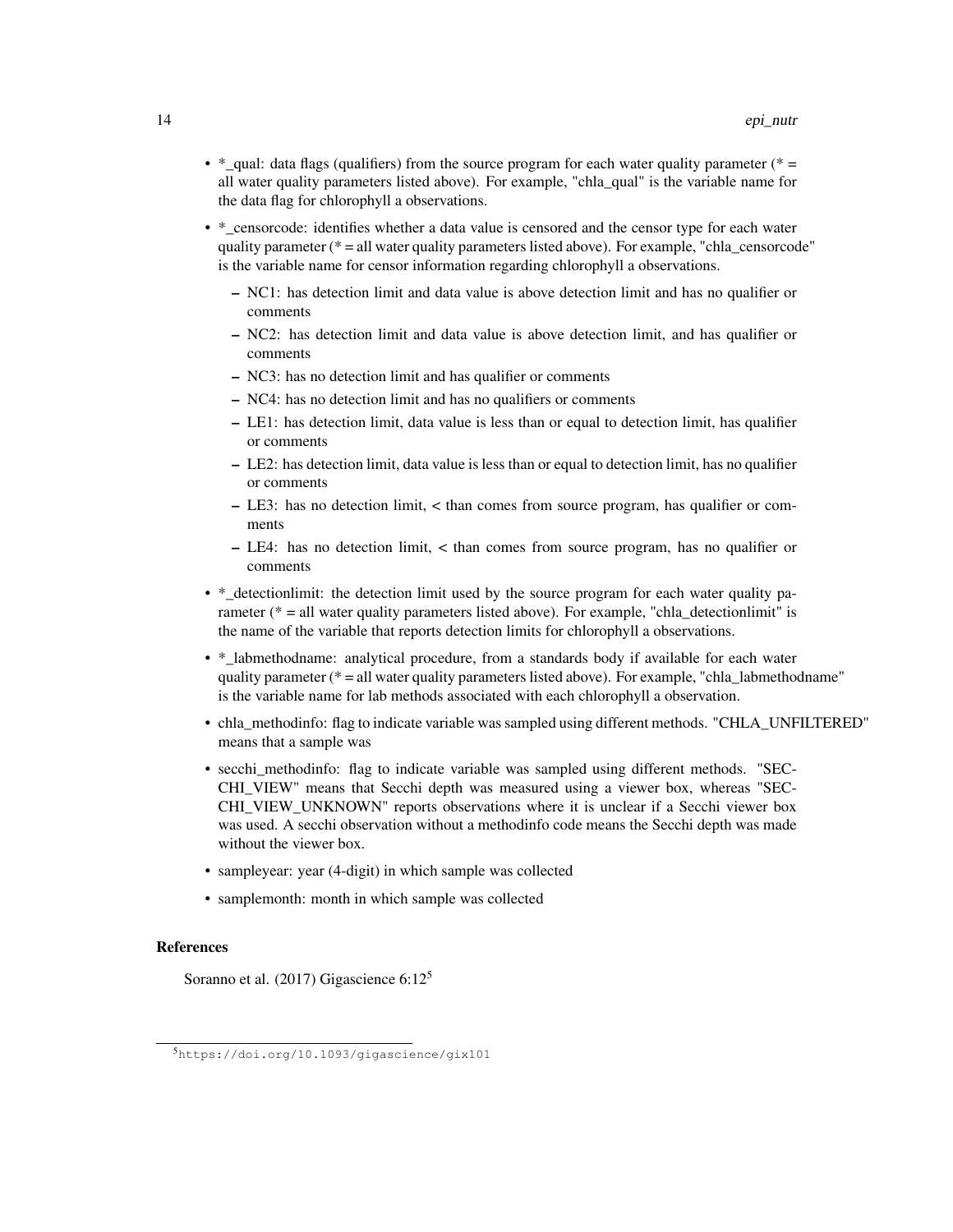Generate table summary statistics for all LAGOSNE data frames.

#### Usage

info\_table(lg)

#### Arguments

lg list output of lagosne\_load

# Author(s)

Masrour Farzan

# Examples

```
## Not run:
lg <- lagosne_load("1.087.1")
LAGOSNE:::info_table(lg)
## End(Not run)
```
lagoslakes *Lake Geospatial Metadata*

# Description

A dataset containing geospatial identifiers, upstream lake connectivity, and wetland connectivity of all lakes in LAGOSNE >1 hectare.

#### Format

A data frame with 141271 observations and 31 variables:

- lagoslakeid: unique lake identifier in LAGOSNE
- lakes\_nhdid: unique lake identifier from the National Hydrography Dataset (NHD)
- iws\_zoneid: zone ID of interlake watershed (IWS) in which focal lake is located
- hu4 zoneid: zone ID of HUC4 in which focal lake is located
- hu6\_zoneid: zone ID of HUC6 in which focal lake is located
- hu8\_zoneid: zone ID of HUC8 in which focal lake is located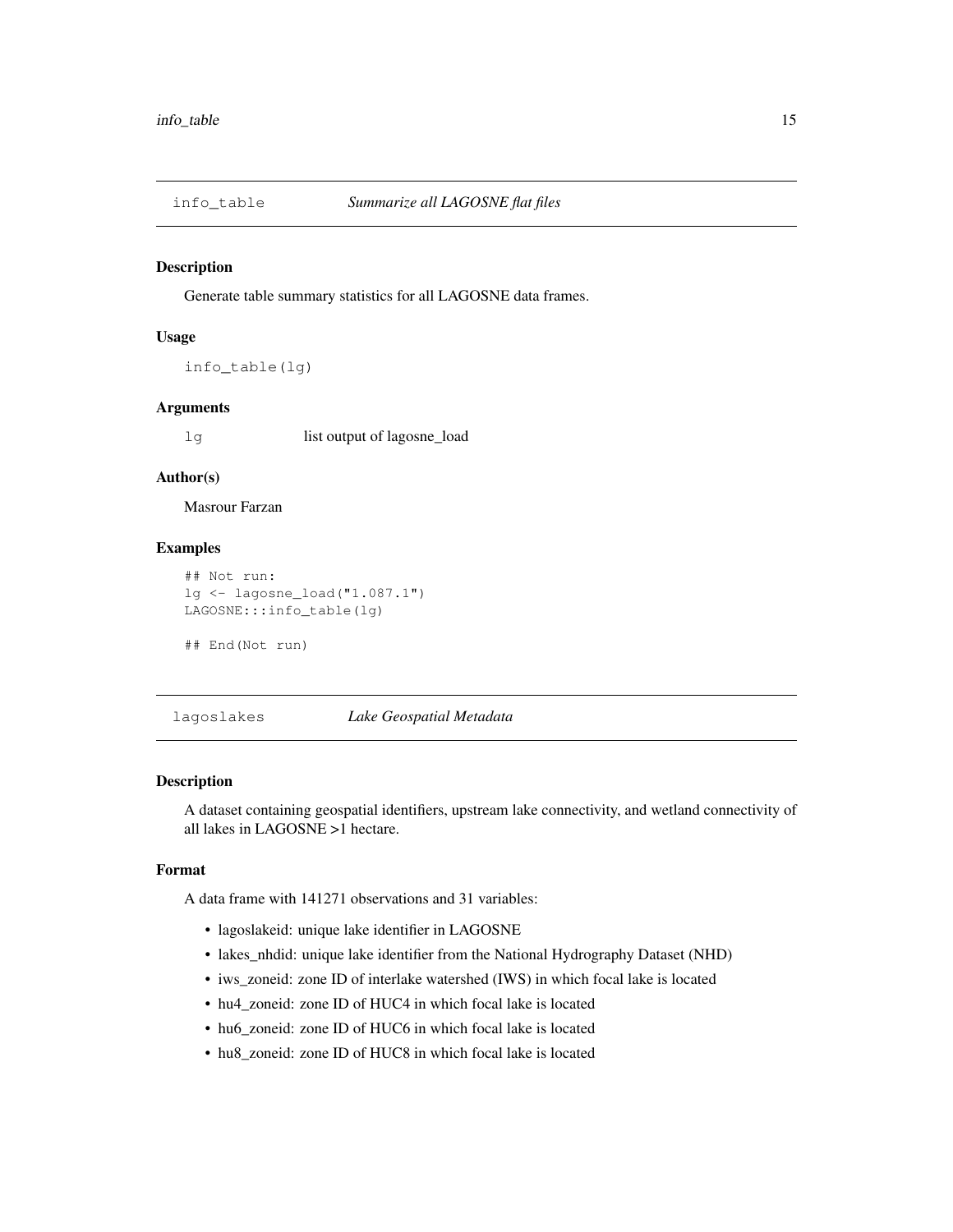- hu12\_zoneid: zone ID of HU12 in which focal lake is located
- edu zoneid: zone ID of ecological drainage unit (EDU) in which focal lake is located
- county zoneid: zone ID of county in which focal lake is located
- state zoneid: two-letter abbreviation of state in which focal lake is located
- upstream lakes 4ha count: count of lakes  $>= 4$  ha upstream of the focal lake, connected via the NHD network of all surface flow connections (defined as ephemeral, intermittent, or permanent streams, or any other connections)
- upstream\_lakes\_4ha\_area\_ha: total area of lakes >= 4 ha upstream of the focal lake, connected via the NHD network of all surface flow connections (defined as ephemeral, intermittent, or permanent streams, or any other connections)
- upstream\_lakes\_10ha\_count: count of lakes >= 10 ha upstream of the focal lake, connected via the NHD network of all surface flow connections (defined as ephemeral, intermittent, or permanent streams, or any other connections)
- upstream\_lakes\_10ha\_area\_ha: total area of lakes >= 10ha upstream of the focal lake, connected via the NHD network of all surface flow connections (defined as ephemeral, intermittent, or permanent streams, or any other connections)
- latewisconsinglaciation\_glacial: glaciation status during the Late Wisconsin glaciation, where 'Glaciated' where the whole zone was glaciated, 'Not\_Glaciated' where the whole zone was not glaciated, and 'Partially\_Glaciated' where a part of the zone was glaciated
- wlconnections\_allwetlands\_\*: the wetland polygons that intersect or are within 30 m buffer around a lake shoreline, measured as count, area (ha), or sum of shoreline length (km) that intersects or touches wetland polygons (\* = count, contributing\_area\_ha, shoreline\_km).
- wlconnections\_forestedwetlands\_count: the forested wetland polygons that intersect or are within 30 m buffer around a lake shoreline, measured as count, area (ha), or sum of shoreline length (km) that intersects or touches wetland polygons ( $* =$  count, contributing area ha, shoreline\_km).
- wlconnections\_scrubshrubwetlands\_count: the scrub-shrub wetland polygons that intersect or are within 30 m buffer around a lake shoreline, measured as count, area (ha), or sum of shoreline length (km) that intersects or touches wetland polygons ( $* =$  count, contributing area ha, shoreline\_km).
- wlconnections\_openwaterwetlands\_count: the open water wetland polygons that intersect or are within 30 m buffer around a lake shoreline, measured as count, area (ha), or sum of shoreline length (km) that intersects or touches wetland polygons ( $* =$  count, contributing area ha, shoreline km).
- wlconnections\_otherwetlands\_count: the other-wetland polygons that intersect or are within 30 m buffer around a lake shoreline, measured as count, area (ha), or sum of shoreline length  $(km)$  that intersects or touches wetland polygons ( $* =$  count, contributing area ha, shoreline\_km).
- lakeconnection: connectivity of focal lake to upstream features (DR\_LakeStream = drainage lake with an upstream lake, DR Stream = drainage lake with upstream stream, Headwater = lake with outlet but no inlet, Isolated = lake with no inlets or outlets)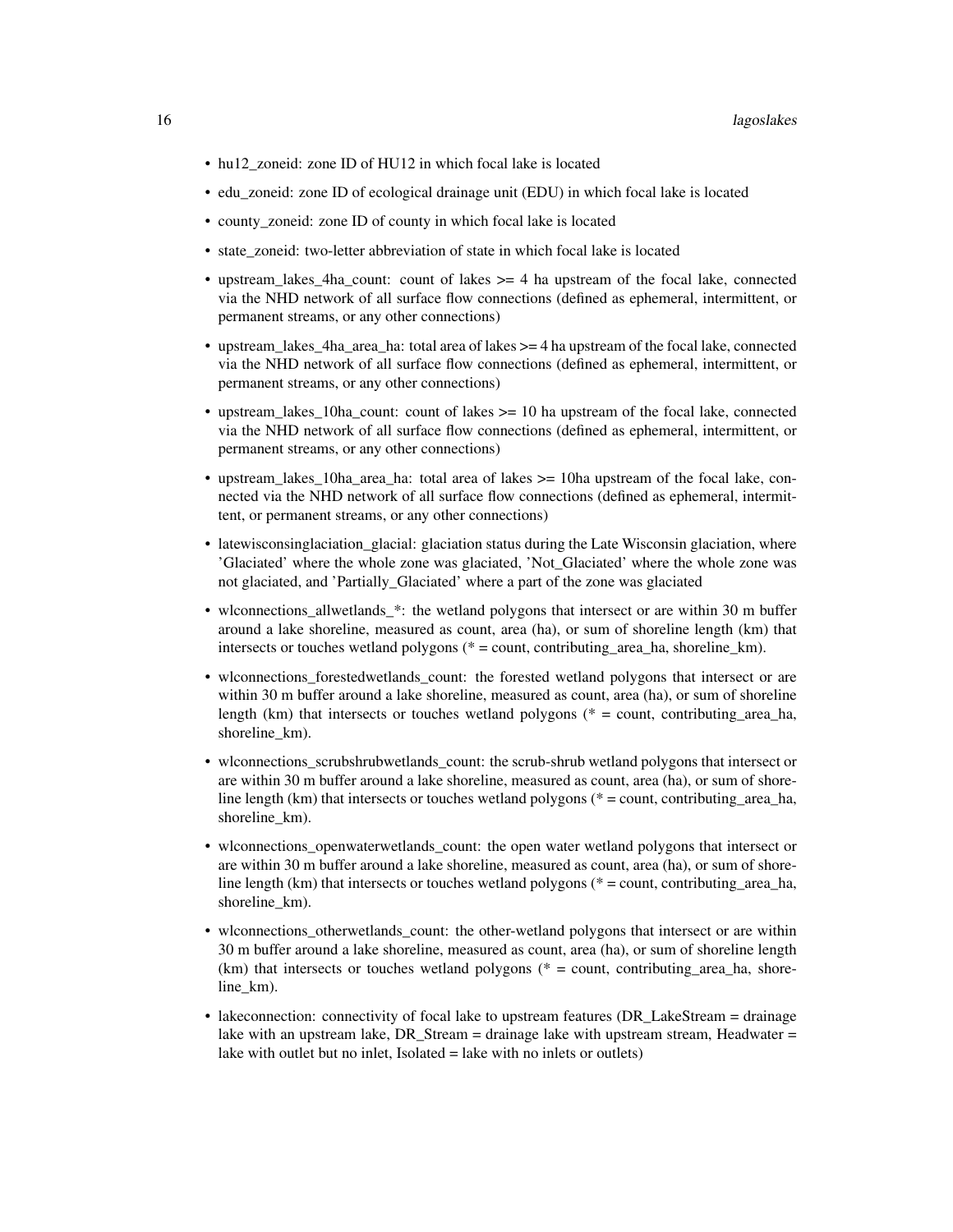lagosne\_compile 17

# References

Soranno et al. (2017) Gigascience 6:12<sup>6</sup>

lagosne\_compile *Compile LAGOSNE data*

# Description

Compile LAGOSNE data from component flat files. This function should rarely be called directly outside of manual updating of source data.

#### Usage

```
lagosne_compile(version, limno_folder = NA, geo_folder = NA,
  locus_folder = NA, dest_folder = NA)
```
# Arguments

| version | character LAGOSNE database version string                                             |
|---------|---------------------------------------------------------------------------------------|
|         | limno_folder file.path to limno export folder                                         |
|         | geo_folder file.path to geo export folder                                             |
|         | locus_folder file.path to locus export folder                                         |
|         | dest_folder file.path optional will default to the location returned by user_data_dir |

#### Examples

```
## Not run:
lagosne_compile("1.087.1",
limno_folder = "~/Downloads/LAGOS-NE-LIMNO-EXPORT",
geo_folder = "~/Downloads/LAGOS-NE-GEO-EXPORT",
locus_folder = "~/Downloads/LAGOS-NE-LOCUS-EXPORT",
dest_folder = lagos_path())
## End(Not run)
```
<sup>6</sup>https://doi.org/10.1093/gigascience/gix101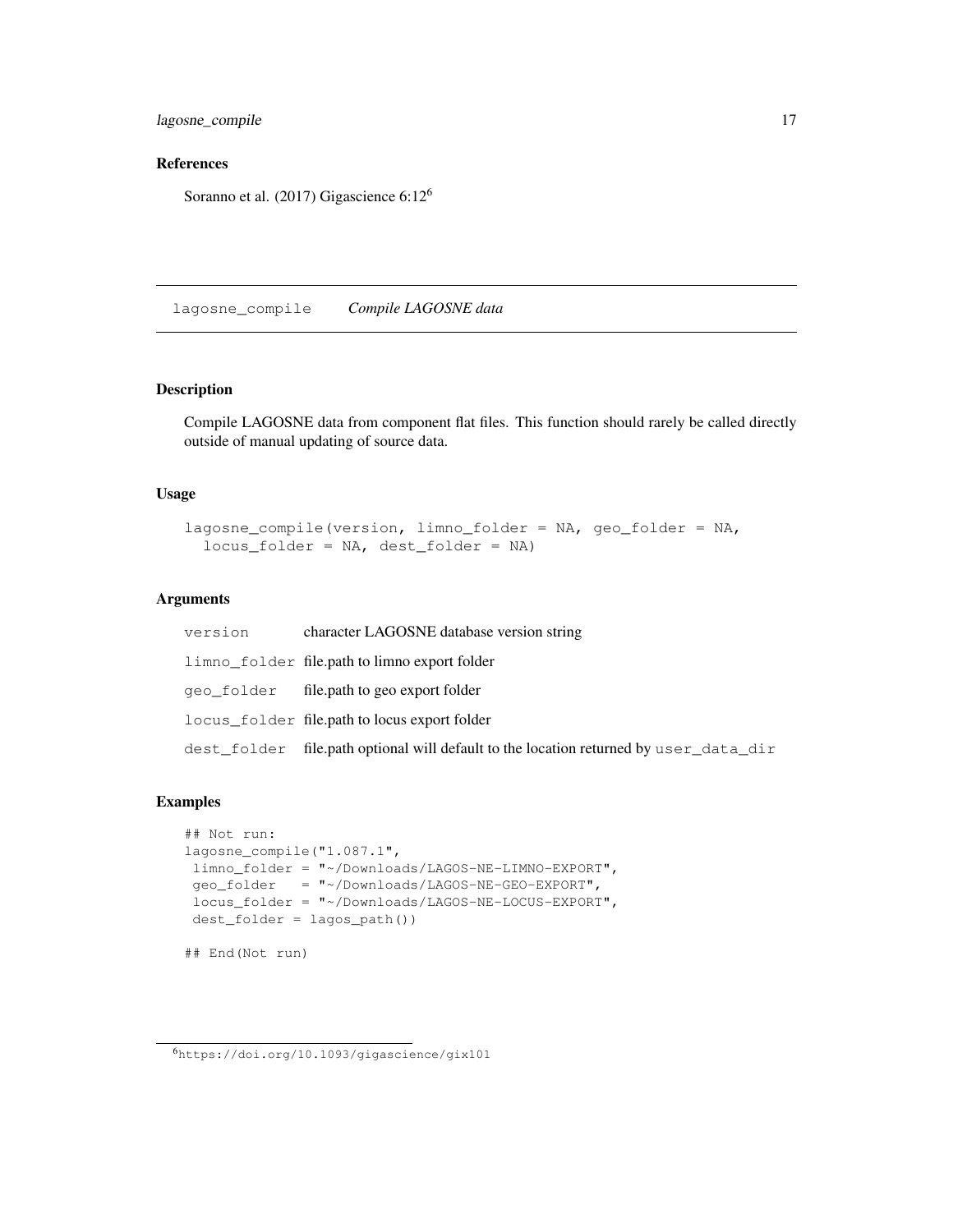Retrieve LAGOSNE flat files from EDI.

# Usage

```
lagosne_get(version = lagosne_version(), overwrite = FALSE,
  dest_folder = tempdir())
```
# Arguments

| version   | character LAGOSNE database version string                                                                                                                    |
|-----------|--------------------------------------------------------------------------------------------------------------------------------------------------------------|
| overwrite | logical overwrite existing data for the specified version                                                                                                    |
|           | dest_folder file.path to save data. Default to a temporary folder. Recommended to set to<br>LAGOSNE:::lagos_path() so that data persists between R sessions. |

#### Examples

```
## Not run:
# default to latest version
lagosne_get(dest_folder = LAGOSNE:::lagos_path())
# get previous version(s)
# - recommended to install corresponding package version
# - See 'Legacy Versions' section of the README for instructions
## End(Not run)
```
lagosne\_load *Load LAGOSNE data*

# Description

Load LAGOSNE data from local system files

# Usage

```
lagosne\_load(version = NULL, fpath = NA)
```
# Arguments

| version | character LAGOSNE database version string. Defaults to lagosne_version |
|---------|------------------------------------------------------------------------|
| fpath   | file.path optionally specify custom location of LAGOSNE rds file       |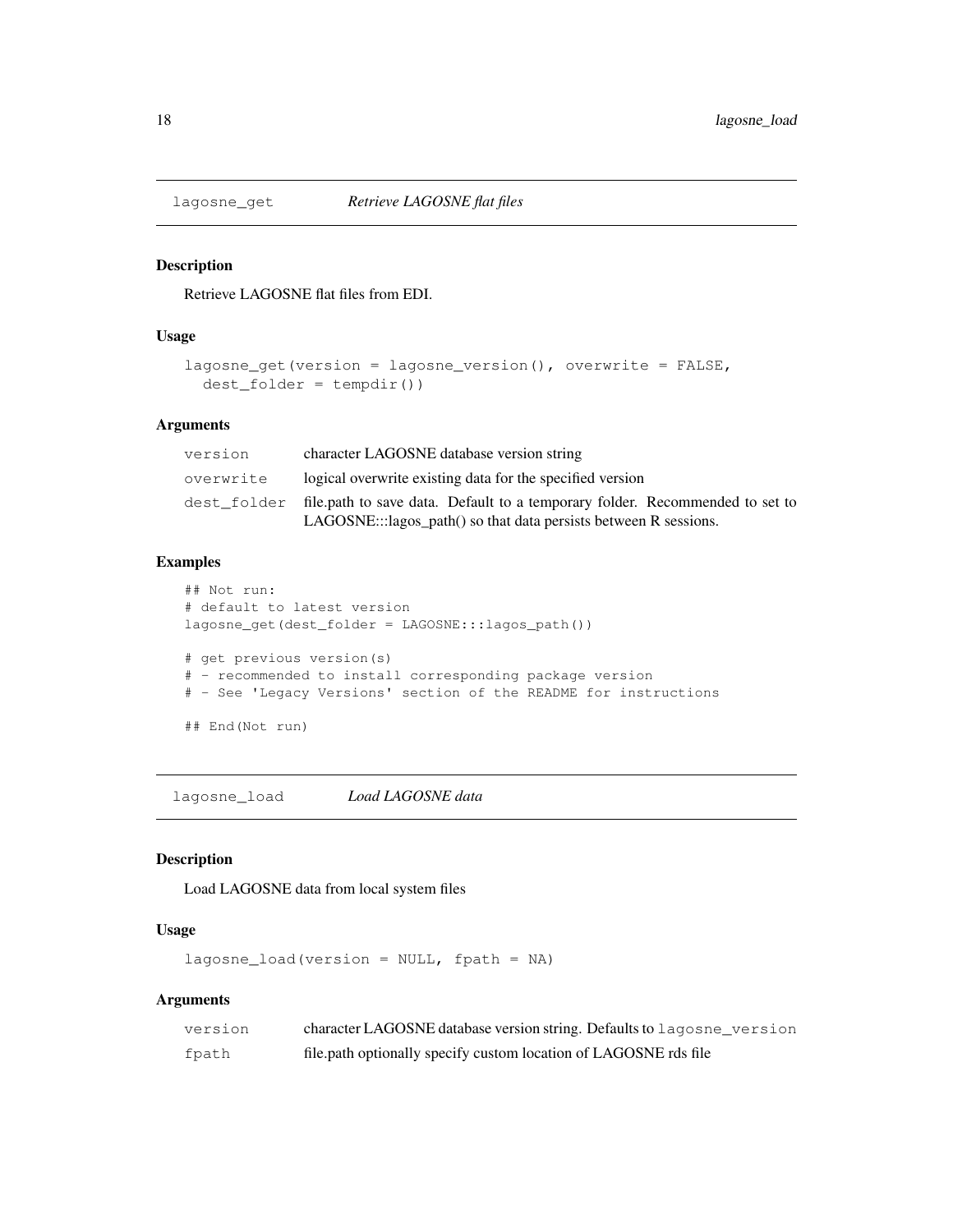# lagosne\_select 19

# Examples

```
## Not run:
dt <- lagosne_load("1.087.1")
## End(Not run)
```
lagosne\_select *Select and filter LAGOSNE data*

# Description

Select and filter LAGOSNE data with keyword helpers.

# Usage

```
lagosne_select(table = NULL, vars = NULL, categories = NULL,
 dt = lagosne_load("1.087.1"))
```
# Arguments

| table      | character name of a dt table                                                                                                 |
|------------|------------------------------------------------------------------------------------------------------------------------------|
| vars       | character vector of specific column names to select from table                                                               |
| categories | what type of variables should be kept. Note not all scale-category options are<br>available. Variable categories include:    |
|            | • "waterquality" - includes all in-situ chemistry, chlorophyll, and water clar-<br>ity measurements from the epi_nutr table. |
|            | • "deposition" - all atmospheric deposition variables from the .chag tables                                                  |
|            | • "hydrology" - baseflow, groundwater, runoff, and overland flow variables<br>from the .chag tables                          |
|            | • "climate" - 30-year normal precipitation and temperature variables from the<br>.chag tables                                |
|            | • "geology" - all surficial geology variables from the .chag tables                                                          |
|            | • "topography" - Terrain Roughness Index and slope variables from the .lulc<br>tables                                        |
|            | • "lulc1992" - all 1992 land use/land cover variables from the .lulc tables                                                  |
|            | • "lulc2001" - all 2001 land use/land cover variables from the .lulc tables                                                  |
|            | • "lulc2006" - all 2006 land use/land cover variables from the .lulc tables                                                  |
|            | • "lulc2011" - all 2011 land use/land cover variables from the .lulc tables                                                  |
|            | • "lakes" - all lake connectivity metrics from the .conn tables                                                              |
|            | • "wetlands" - all wetland connectivity metrics from the .conn tables                                                        |
|            | • "streams" - all stream/river connectivity metrics from the .conn tables                                                    |
| dt         | data.frame                                                                                                                   |
|            |                                                                                                                              |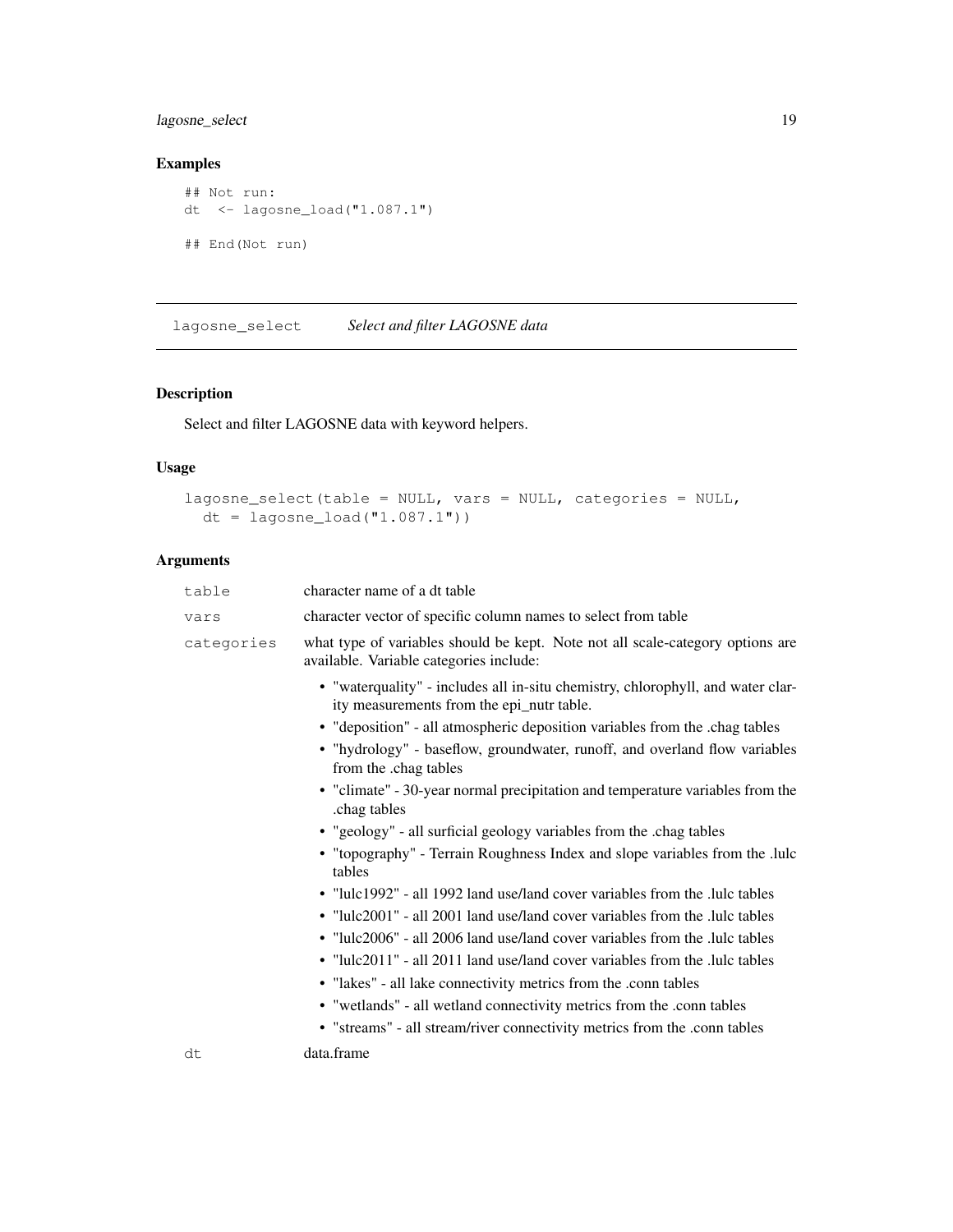# Examples

```
## Not run:
dt <- lagos_load("1.087.1")
# specific variables
head(lagosne_select(table = "epi_nutr", vars = c("tp", "tn"))))
head(lagosne_select(table = "iws.lulc", vars = c("iws_nlcd2011_pct_95")))
# categories
head(lagosne_select(table = "epi_nutr", categories = "waterquality"))
head(lagosne_select(table = "county.chag", categories = "hydrology"))
head(lagosne_select(table = "hu4.chag", categories = "deposition"))
# mix of specific variables and categories
head(lagosne_select(table = "epi_nutr", vars = "lagoslakeid", categories = c("waterquality")
```
## End(Not run)

lagosne\_version *Latest LAGOSNE version*

#### Description

Latest LAGOSNE version

#### Usage

```
lagosne_version()
```
#### Examples

lagosne\_version()

lagos\_get\_collins\_2017

*Get LAGOSNE snapshot from Collins et al. 2017*

#### Description

Get LAGOSNE snapshot from Collins et al. 2017

# Usage

```
lagos_get_collins_2017(dest_folder, overwrite = FALSE)
```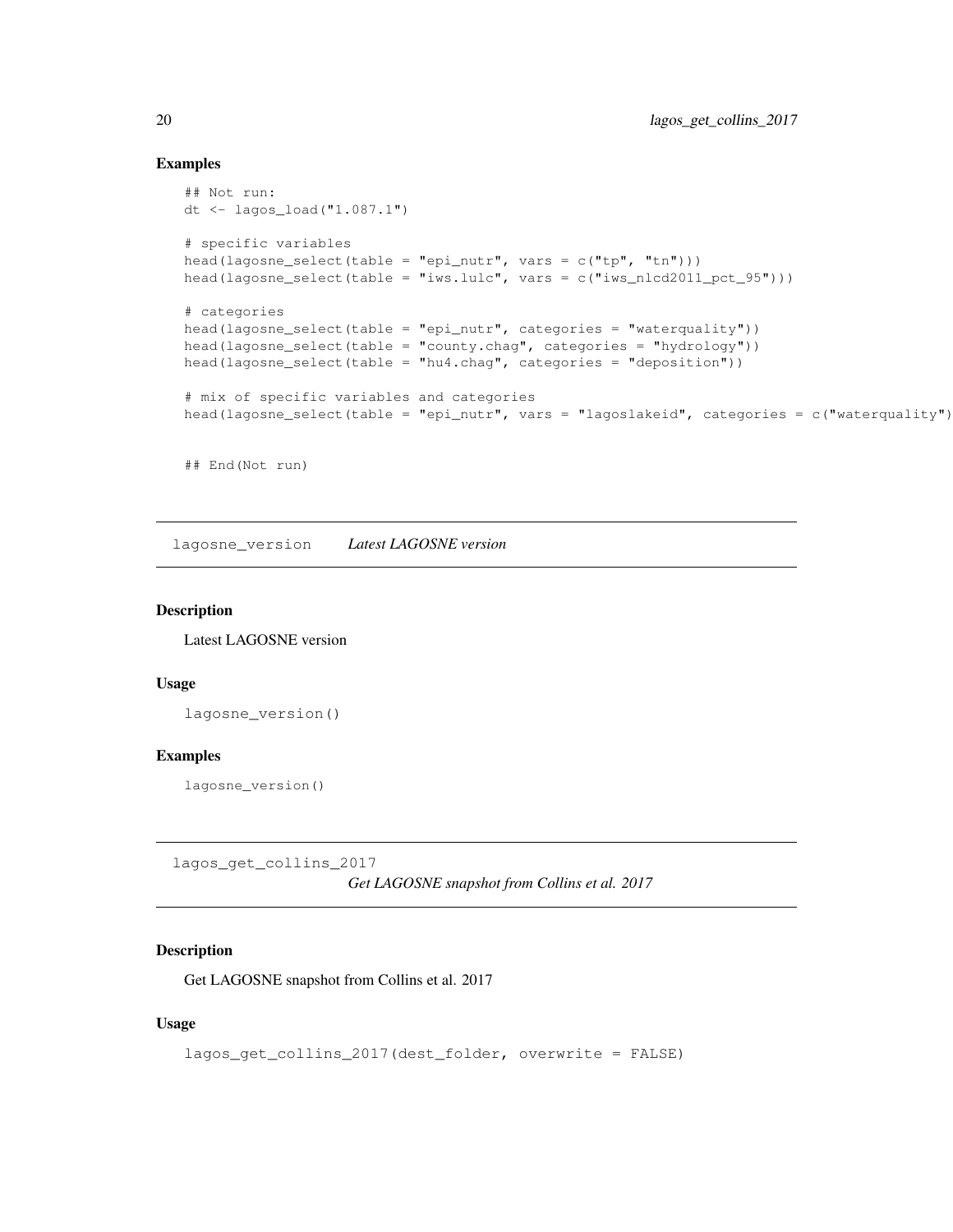#### Arguments

| dest folder | file.path not implemented yet    |
|-------------|----------------------------------|
| overwrite   | logical overwrite existing data? |

#### References

Collins S., S. Oliver, J. Lapierre, E. Stanley, J. Jones, T. Wagner, P. Soranno. 2016. LAGOS - Lake nitrogen, phosphorus, stoichiometry, and geospatial data for a 17-state region of the U.S.. Environmental Data Initiative. doi:10.6073/pasta/3abb4a56e76a52a12a366a338fc07dd8.

# Examples

```
## Not run:
lagos_get_collins_2017()
## End(Not run)
```
lagos\_get\_oliver\_2015

*Get depth data from Oliver et al. 2015*

#### Description

Get depth data from Oliver et al. 2015

# Usage

```
lagos_get_oliver_2015(dest_folder, overwrite = FALSE)
```
#### Arguments

|           | dest_folder file.path not implemented yet |
|-----------|-------------------------------------------|
| overwrite | logical overwrite existing data?          |

#### References

Oliver SK, Soranno PA, Fergus EC, Wagner T, Webster KE, Scott C, Winslow LA, Downing JA, Stanley EH. 2015. LAGOS - Predicted and observed maximum depth values for lakes in a 17-state region of the U.S. Long Term Ecological Research Network. doi:10.6073/pasta/f00a245fd9461529b8cd9d992d7e3a2f

# Examples

```
## Not run:
lagos_get_oliver_2015()
```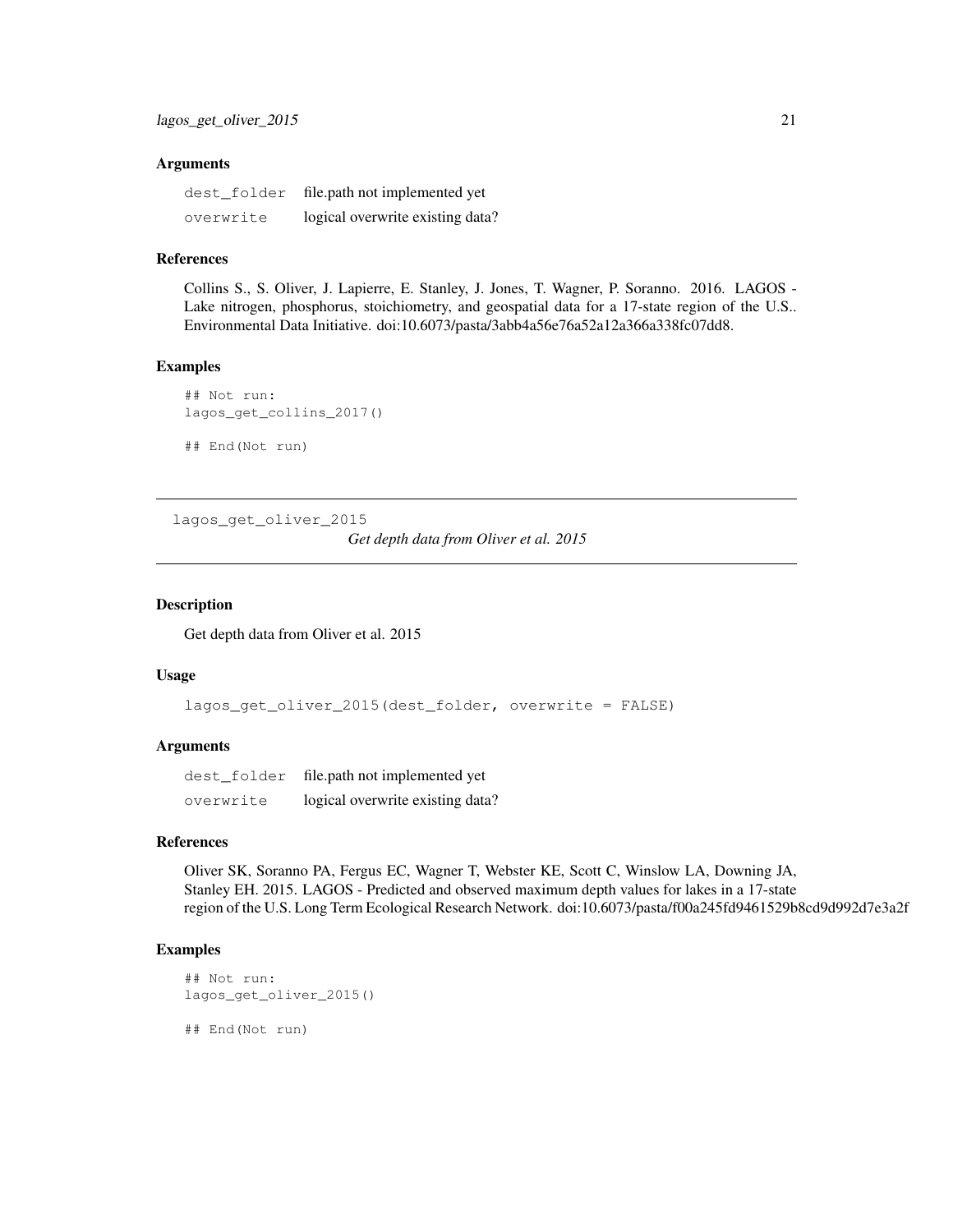Ingest LAGOSNE data from component flat files

# Usage

```
lagos_ingest(version, limno_folder = NA, geo_folder = NA,
  locus_folder = NA)
```
# Arguments

| version | character LAGOSNE database version string                |
|---------|----------------------------------------------------------|
|         | limno_folder file.path to limno export folder. optional. |
|         | geo_folder file.path to geo export folder. optional.     |
|         | locus_folder file.path to locus export folder. optional. |

# Examples

```
## Not run:
lagos_ingest("1.087.1",
limno_folder = "~/Downloads/LAGOS-NE-LIMNO-EXPORT",
geo_folder = "~/Downloads/LAGOS-NE-GEO-EXPORT",
locus_folder = "~/Downloads/LAGOS-NE-LOCUS-EXPORT")
## End(Not run)
```
lagos\_load\_collins\_2017

*Load LAGOSNE snapshot from Collins et al. 2017.*

#### Description

Load LAGOSNE snapshot from Collins et al. 2017.

# Usage

lagos\_load\_collins\_2017(fpath = NA)

#### Arguments

fpath file.path optionally specify custom location of csv data file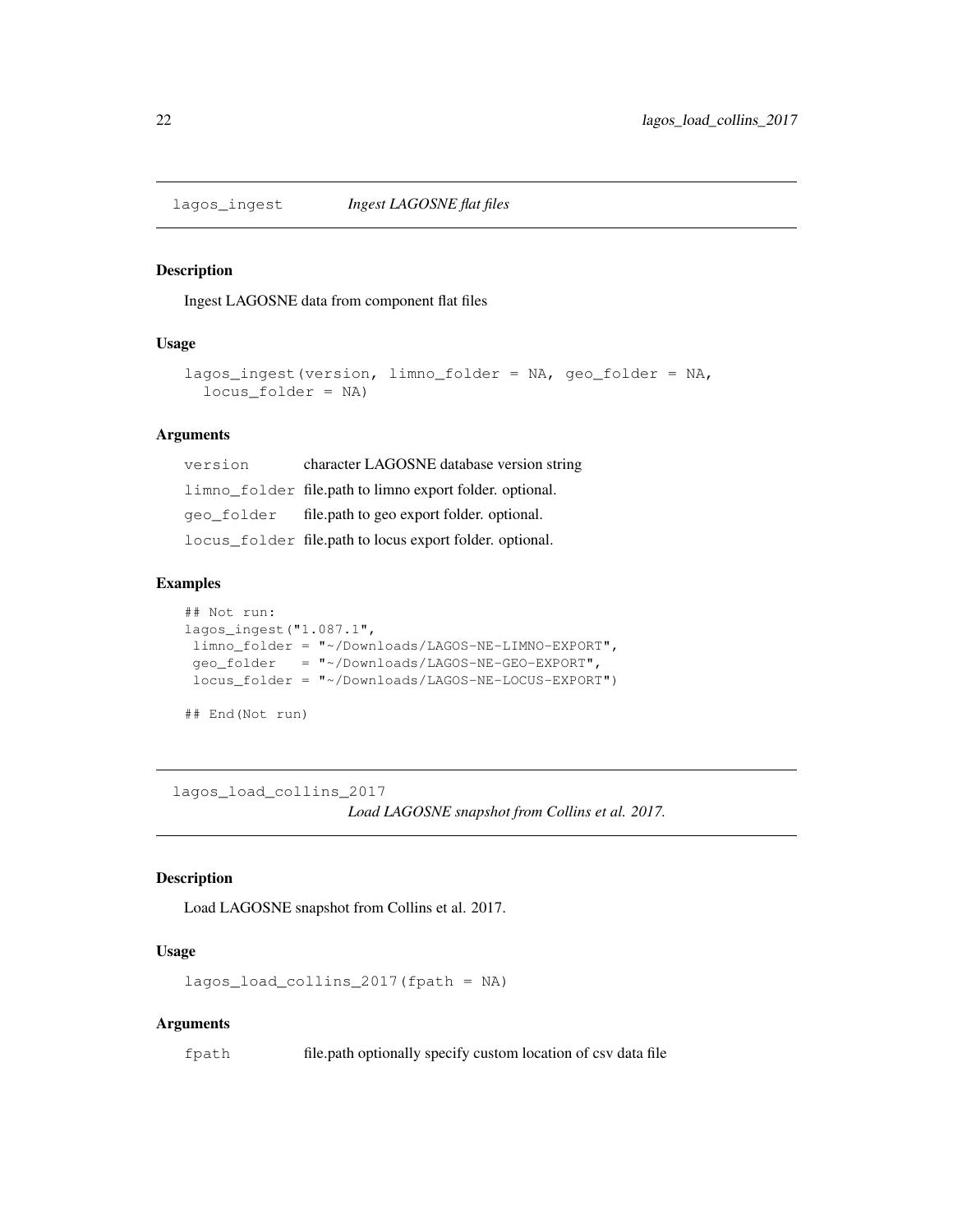#### References

Collins S., S. Oliver, J. Lapierre, E. Stanley, J. Jones, T. Wagner, P. Soranno. 2016. LAGOS - Lake nitrogen, phosphorus, stoichiometry, and geospatial data for a 17-state region of the U.S.. Environmental Data Initiative. doi:10.6073/pasta/3abb4a56e76a52a12a366a338fc07dd8.

#### Examples

```
## Not run:
lg <- lagos_load_collins_2017()
## End(Not run)
```
lagos\_load\_oliver\_2015

*Load depth data from Oliver et al. 2015.*

### Description

Load depth data from Oliver et al. 2015.

### Usage

```
lagos_load_oliver_2015(fpath = NA)
```
#### Arguments

fpath file.path optionally specify custom location of csv data file

# Format

A data frame with 50607 observations of 8 variables:

- lagoslakeid: unique identifier for each lake in LAGOS-NE. For each row of data in this table, the lagoslakeid identifies the focal lake for which other measures are calculated
- nhdid: the 'Permanent\_identifier' from the NHD, but is called the NHDID in LAGOS-NE
- hu4id: the unique ID of the HU4 zone that the focal lake is located within
- lat\_decimal: lattitude geographic coordinate in decimal degrees
- long\_decimal: longitude geographic coordinate in decimal degrees
- area: lake area in hectares
- zmaxobs: observed maximum lake depth (meters)
- zmaxpredict: predicted maximum lake depth (meters)

# References

Oliver SK, Soranno PA, Fergus EC, Wagner T, Webster KE, Scott C, Winslow LA, Downing JA, Stanley EH. 2015. LAGOS - Predicted and observed maximum depth values for lakes in a 17-state region of the U.S. Long Term Ecological Research Network. doi:10.6073/pasta/f00a245fd9461529b8cd9d992d7e3a2f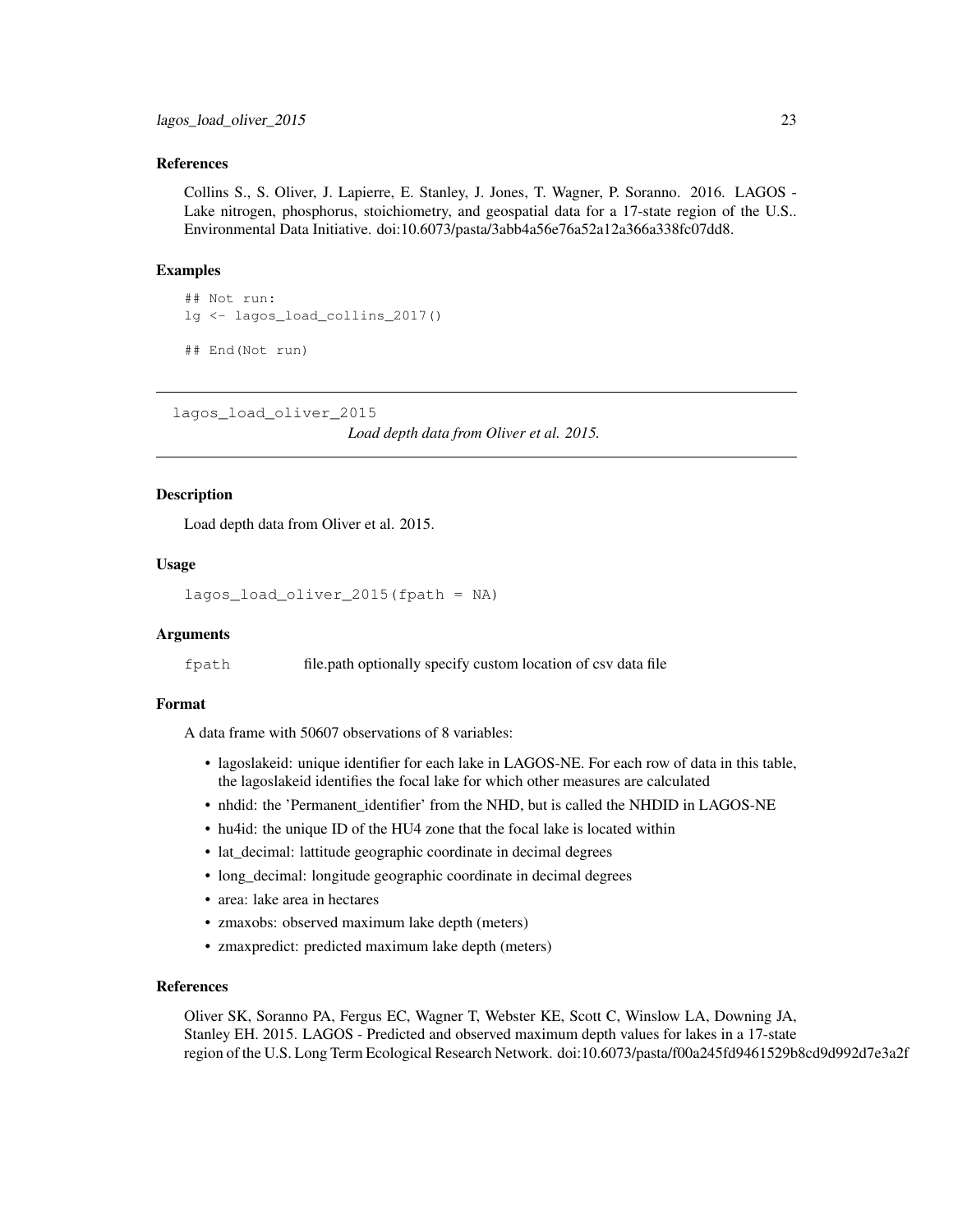#### Examples

```
## Not run:
lagos_load_oliver_2015()
## End(Not run)
```
lagos\_path *lagos\_path*

#### Description

Return the cross-platform data path designated for LAGOSNE.

#### Usage

lagos\_path()

lakes\_limno *Metadata for Lakes with Water Quality*

# Description

A dataset containing depth and names for lakes included in the limno module.

#### Format

A data frame with observations of 8 variables:

- lagoslakeid: unique lake identifier developed for LAGOS-NE
- nhdid: the 'Permanent\_identifier' from the NHD, but is called the NHDID in LAGOS-NE
- lagosname1: name of lake from source dataset used as the authoritative lake name for LAGOSNE
- meandepth: mean lake depth (meters)
- meandepthsource: source of mean depth data, see "lagos.source.program" for definitions
- maxdepth: maximum lake depth (meters)
- maxdepthsource: source of maximum depth data, see "lagos.source.program" for definitions
- legacyid: unique lake identifier from the original water quality source dataset, this is not standardized and each source dataset has its own system

#### References

Soranno et al. (2017) Gigascience 6:12<sup>7</sup>

#### See Also

lakes.geo

<sup>7</sup>https://doi.org/10.1093/gigascience/gix101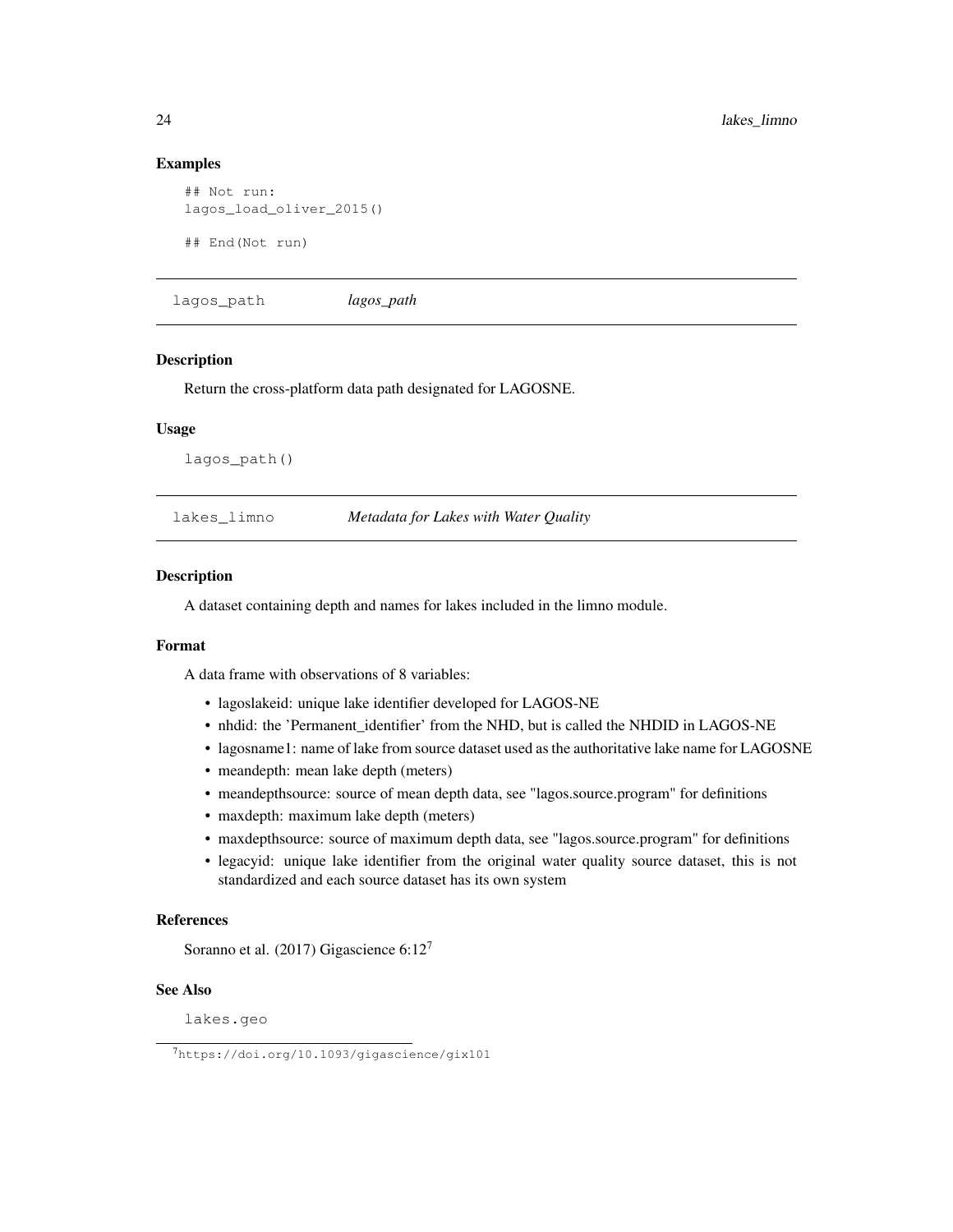Return lake attribute information from its name and state or its lagoslakeid.

### Usage

```
lake_info(lagoslakeid = NA, name = NA, state = NA,
 dt = lagosne\_load(), ...)
```
### Arguments

| lagoslakeid numeric lake id |                                                     |
|-----------------------------|-----------------------------------------------------|
| name                        | character lake name not caps sensitive              |
| state                       | character state name not caps sensitive             |
| dt.                         | list of data.frames. output of lagosne_load.        |
|                             | arguments passed to agrep1 to fuzzy match lake name |

#### Examples

```
## Not run:
lake_info(lagoslakeid = 4314)
lake_info(lagoslakeid = 7441)
lake_info(lagoslakeid = 244)
lake_info(lagoslakeid = 4686)
lake_info(lagoslakeid = 8016)
lake_info(lagoslakeid = c(21864, 2317))lake_info(laqoslakeid = c(1441))lake_info(lagoslakeid = c(125428, 1441))
lake_info(lagoslakeid = c(4686, 8016))
# fuzzy matching to lake name
lake_info(name = "Duck Lake", state = "Michigan")
# exact matching to lake name
lake_info(name = "Duck Lake", state = "Michigan",
         max.distance = list(al1 = 0))
lake_info(name = "Sunapee Lake", state = "New Hampshire")
lake_info(name = c("Sumapee Lake", "Oneida Lake");state = c("New Hampshire", "New York"))
## End(Not run)
```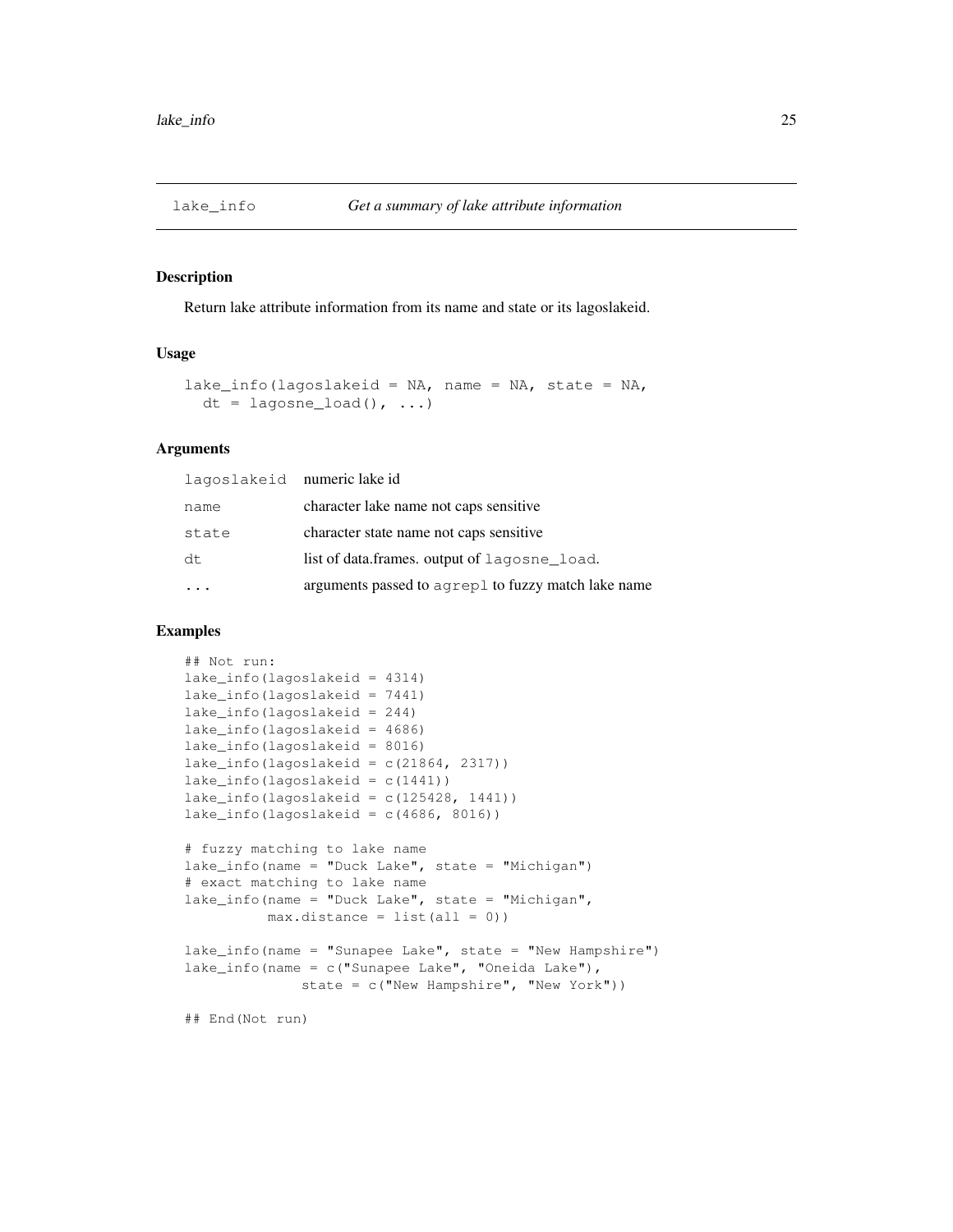load\_lagos\_txt *Load LAGOSNE data from disk*

#### **Description**

A wrapper for read.table with a default set of parameters.

#### Usage

 $load\_lagos\_txt(file\_name, sep = "\t", ...)$ 

#### Arguments

| file name | character                                           |
|-----------|-----------------------------------------------------|
| sep       | character separator (tab or comma separated values) |
| $\cdots$  | Options passed on to read.table                     |

# Value

data.frame

locus *Metadata for all lakes > 1ha*

#### Description

A dataset containing identifying information for all lakes > 1ha. This includes lake name, lake size (area and perimeter), location (lat/long), elevation, and codes identifying zones in which the lake is located.

#### Format

A data frame with 141265 observations of 17 variables:

- lagoslakeid: unique identifier for each lake in LAGOS-NE. For each row of data in this table, the lagoslakeid identifies the focal lake for which other measures are calculated
- nhdid: the 'Permanent\_identifier' from the NHD, but is called the NHDID in LAGOS-NE
- gnis\_name: lake name from the GNIS database
- nhd\_lat: latitude of centroid of the NHD lake polygon in decimal degrees (NAD83)
- nhd\_long: longitude of centroid of the NHD lake polygon in decimal degrees (NAD83)
- lake\_area\_ha: surface area (in hectares) of lake waterbody polygon from NHD
- lake\_perim\_meters: perimeter (in meters) of lake waterbody polygon from the NHD
- nhd\_fcode: NHD five-digit integer code with feature code plus additional characteristics/values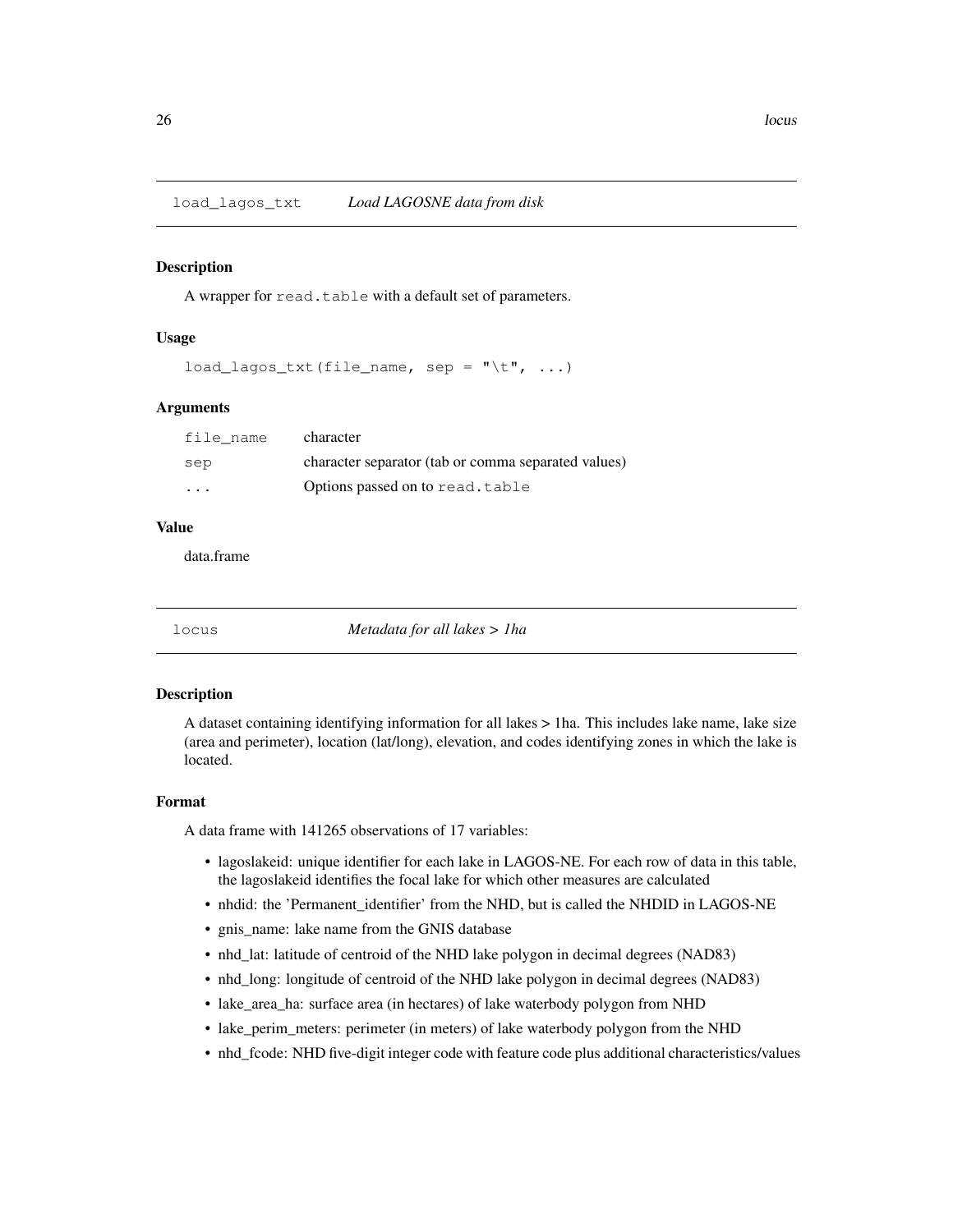- nhd\_ftype: NHD three-digit integer code providing a unique identifier of feature type for the waterbody
- iws zoneid: the unique ID of the IWS that is estimated for the focal lake in the row of data that is identified by the lagoslakeid.
- hu4\_zoneid: the unique ID of the HU4 zone that the focal lake is located within
- hu6 zoneid: the unique ID of the HU6 zone that the focal lake is located within
- hu8 zoneid: the unique ID of the HU8 zone that the focal lake is located within
- hu12 zoneid: the unique ID of the HU12 zone that the focal lake is located within
- edu\_zoneid: the unique ID of the EDU zone that the focal lake is located within
- county\_zoneid: the unique ID of the county that the focal lake is located within
- state\_zoneid: the unique ID of the state that the focal lake is located within
- elevation\_m: the elevation of the lake centroid, in meters (referenced to the North American Vertical Datum of 1988 (NAVD88)) and obtained from the National Elevation Dataset

#### References

Soranno et al. (2017) Gigascience 6:12<sup>8</sup>

#### See Also

lakes.geo

lulc *Land Use Land Cover (LULC) Data Frames*

# **Description**

Datasets containing information on the land use and land cover (LULC) characteristics calculated at all LAGOSNE spatial classifications (see ?scales) from the National Land Cover Dataset (NLCD).

#### Format

Data frames with all or a subset of the following variables. Number of observations is equal to the number of zones in each spatial scale (see Details below). Wildcard options include the 9 LAGOSNE spatial scales ( $* = buffer100m$ , buffer500m, iws, hu12, hu8, hu4, edu, county, state), year of measurement (\*\* = 1992, 2001, 2006, 2011), and unit of measurement in hectares or percent of zone area (\*\*\* = ha, pct unless noted otherwise). Each variable is available at each scale, year, and unit unless otherwise noted.

- \* nhdid (\* = buffer100m, buffer500m, iws)
- \*\_canopy2001\_\*\*\*: per pixel tree canopy percent measured 2001. Summary statistics include minimum, maximum, mean and standard deviation  $(*** = min, max, mean, std)$ .

<sup>8</sup>https://doi.org/10.1093/gigascience/gix101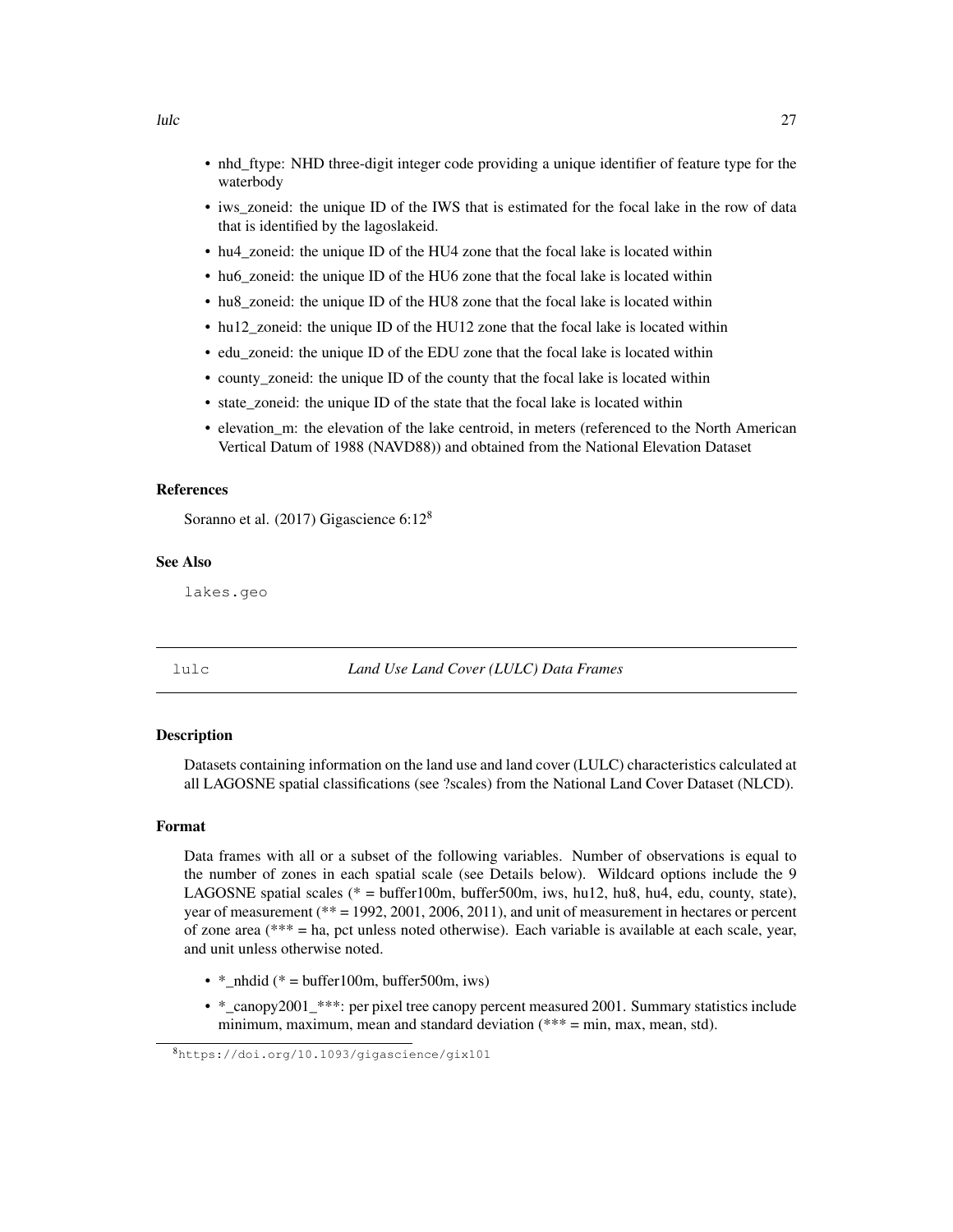- \*\_damdensity\_\*\*\*: dams in zone. Summary statistics include a point count, points per hectare, and points per square kilometer (\*\*\* = pointcount, pointsperha, pointspersqkm)
- \*\_nlcd\*\*\_\*\*\*\_0: No data
- \*\_nlcd\*\*\_\*\*\*\_11: Open water
- \*\_nlcd1992\_\*\*\*\_21: Residential, low intensity
- \*  $n$ lcd\*\* \*\*\* 21: Developed, open space. Note, this variable was not measured in 1992 (\*\*  $= 2001, 2006, 2011$
- \*  $nlcd1992$  \*\*\* 22: Residential, high intensity
- \* nlcd\*\* \*\*\* 22: Developed, low intensity. Note, this variable was not measured in 1992  $(** = 2001, 2006, 2011)$
- \*\_nlcd1992\_\*\*\*\_23: Commercial/industrial/transportation
- \*\_nlcd\*\*\_\*\*\*\_23: Developed, medium intensity. Note, this variable was not measured in 1992 (\*\* = 2001, 2006, 2011)
- \*\_nlcd\*\*\_\*\*\*\_24: Developed, high Intensity. Note, this variable was not measured in 1992  $(** = 2001, 2006, 2011)$
- \*\_nlcd\*\*\_\*\*\*\_31: Bare rock/sand/clay
- \*\_nlcd1992\_\*\*\*\_32: Quarries/strip mines/gravel pits measured in 1992
- \* nlcd1992 \*\*\* 33: Transitional (barren) measured in 1992
- \*\_nlcd\*\*\_\*\*\*\_41: Deciduous forest
- \*\_nlcd\*\*\_\*\*\*\_42: Evergreen forest
- \*\_nlcd\*\*\_\*\*\*\_43: Mixed forest
- \*\_nlcd1992\_\*\*\*\_51: Shrubland measured in 1992.
- \*  $n$ lcd1992 \*\*\* 52: Scrub/shrub. Note, this variable not measured in 1992 (\*\* = 2001, 2006, 2011)
- \*\_nlcd1992\_\*\*\*\_61: Orchards/vineyards/other measured in 1992.
- \*\_nlcd\*\*\_\*\*\*\_71: Grasslands/herbaceous
- \*\_nlcd\*\*\_\*\*\*\_81: Pasture/hay
- $*_{nlcd}^{***_{1}***_{22}$ : Row crops
- \* nlcd1992 \*\*\* 83: Small grains measured in 1992.
- \*\_nlcd1992\_\*\*\*\_85: Urban/recreational grasses measured in 1992.
- \*\_nlcd\*\*\_\*\*\*\_90: Woody wetlands. Note, this variable not calculated in 1992 (\*\* = 2001, 2006, 2011). Equivalent code for 1992 = 91.
- \*\_nlcd1992\_\*\*\*\_91: Woody wetlands measured in 1992. Equivalent code for 2001, 2006 and  $2011 = 90.$
- \*\_nlcd1992\_\*\*\*\_92: Emergent herbaceous wetlands measured in 1992. Equivalent code for 2001, 2006, and  $2011 = 95$ .
- \* nlcd\*\* \*\*\* 95: Emergent herbaceous wetlands. Note, this variable not calculated in 1992  $(** = 2001, 2006, 2011)$ . Equivalent code for  $1992 = 92$ .
- \*\_roaddensity\_\*\*\*: Roads within the zone, calculated as sum of the length in meters, or sum of the length in meters divided by area of zone in hectares ( $*** = sum$  lengthm, density\_mperha)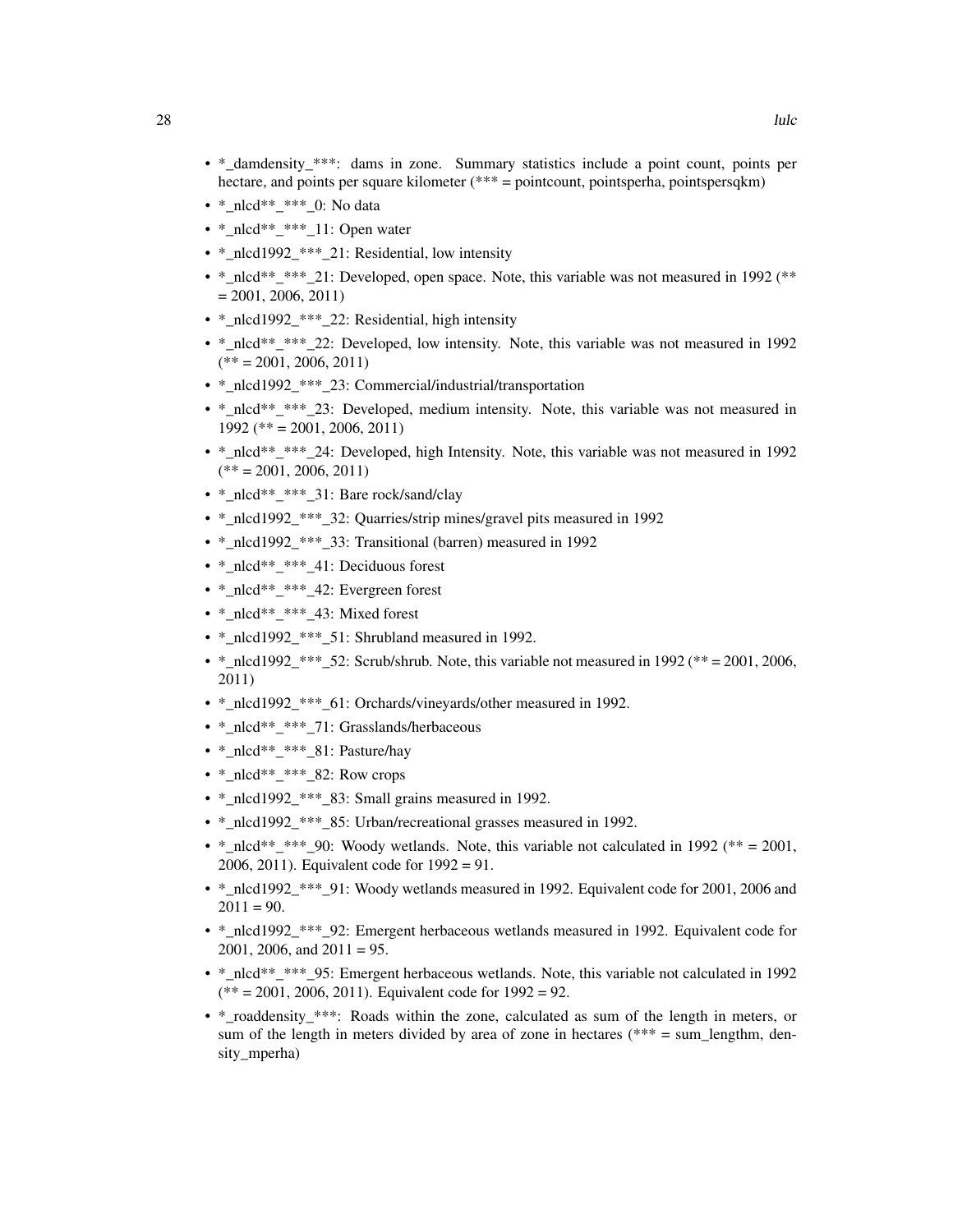- \*\_slope\_\*\*\*: The slope at each cell is the slope with respect to its immediate neighbors (10m scale). Cells in zone summarized as either the minimum, maximum, mean, or standard deviation (\*\*\* = min, max, mean, std)
- \*\_tri\_\*\*\*: Terrain ruggedness index (TRI) at each cell is the absolute difference in meters between the elevation of the focal cell and its immediate neighbors (10m scale). Cells in zone summarized as either the minimum, maximum, mean, or standard deviation (\*\*\* = min, max, mean, std)
- \*\_zoneid: unique zone identifier (\* = iws, hu12, hu8, hu4, edu, county, state)
- lagoslakeid: unique integer identifier for focal lake
- lakeconnection: connectivity class of focal lake. Only in iws.lulc table.
- borderiws: whether iws zone intersects Canadian border  $(1 = yes, NA = no)$ . Only in iws.lulc table.

# Details

Original data sources and layers from which each metric was derived can be found in additional file 5 of Soranno et al. (2015).

# References

Soranno et al.  $(2017)$  Gigascience 6:12<sup>9</sup>;

# See Also

lakes.geo

query\_column\_keywords

*Query column keywords*

# Description

Return a vector of column names, given a table name and keyword string.

# Usage

```
query_column_keywords(dt, table_name, keyword_string)
```
# Arguments

dt data.frame table\_name character keyword\_string character

<sup>9</sup>https://doi.org/10.1093/gigascience/gix101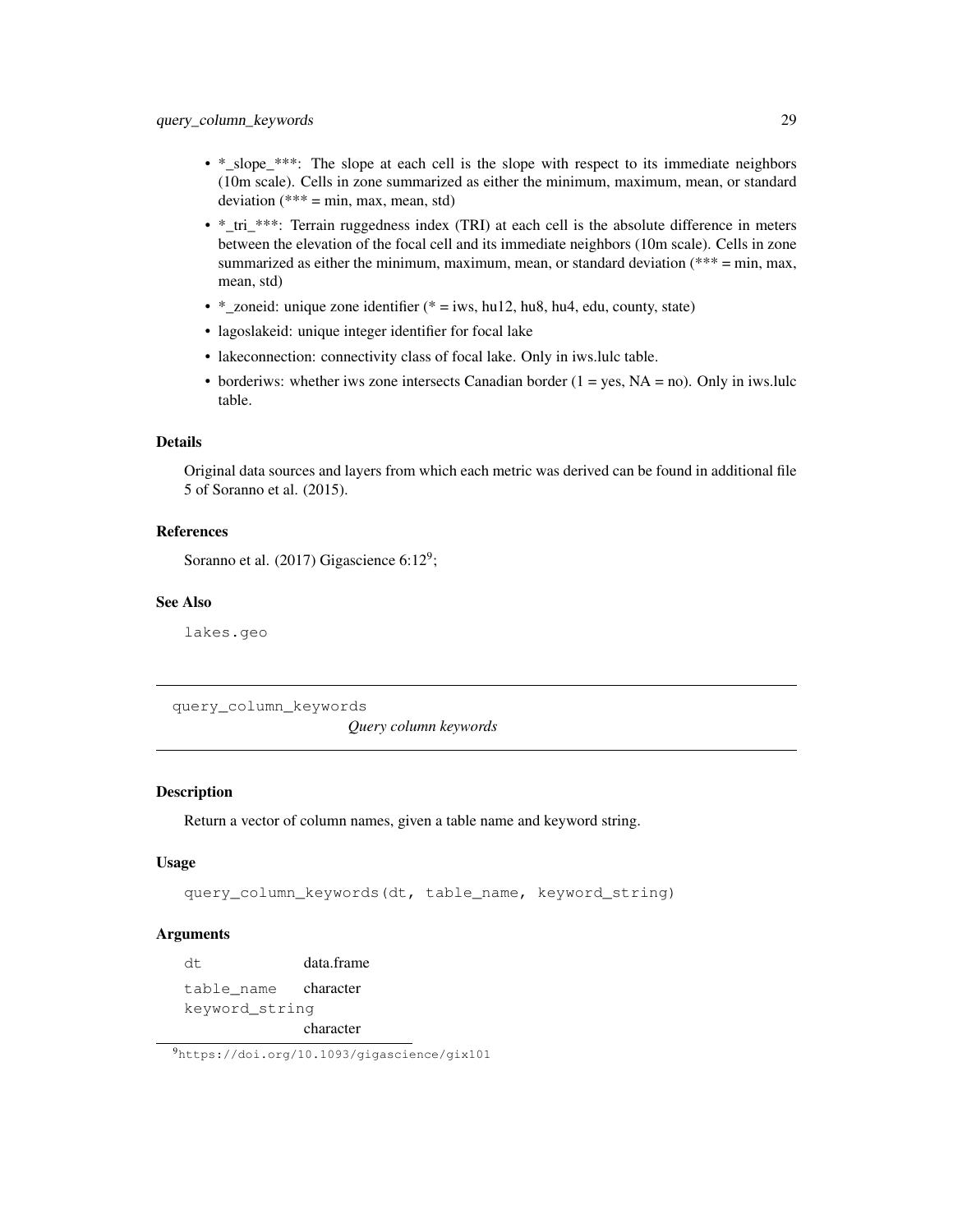# Examples

```
## Not run:
dt \leq lagosne load("1.087.1")
query_column_keywords(dt, "hu12.chag", "hydrology")
## End(Not run)
```
query\_column\_names *Query columnnames*

# Description

Return a vector of column names, given a table name and grep query string.

#### Usage

query\_column\_names(dt, table\_name, grep\_string)

#### Arguments

| dt.                   | data.frame |
|-----------------------|------------|
| table name            | character  |
| grep_string character |            |

# Examples

```
## Not run:
dt \le lagosne_load("1.087.1")
query_column_names(dt, "hu4.chag", "_dep_")
query_column_names(dt, "county.chag", "baseflowindex")
## End(Not run)
```
query\_lagos\_names *Query LAGOSNE names*

# Description

Return a vector of table names whose associated tables have columns that grep to query.

# Usage

```
query_lagos_names(grep_string, scale = NA, dt = lagosne_load())
```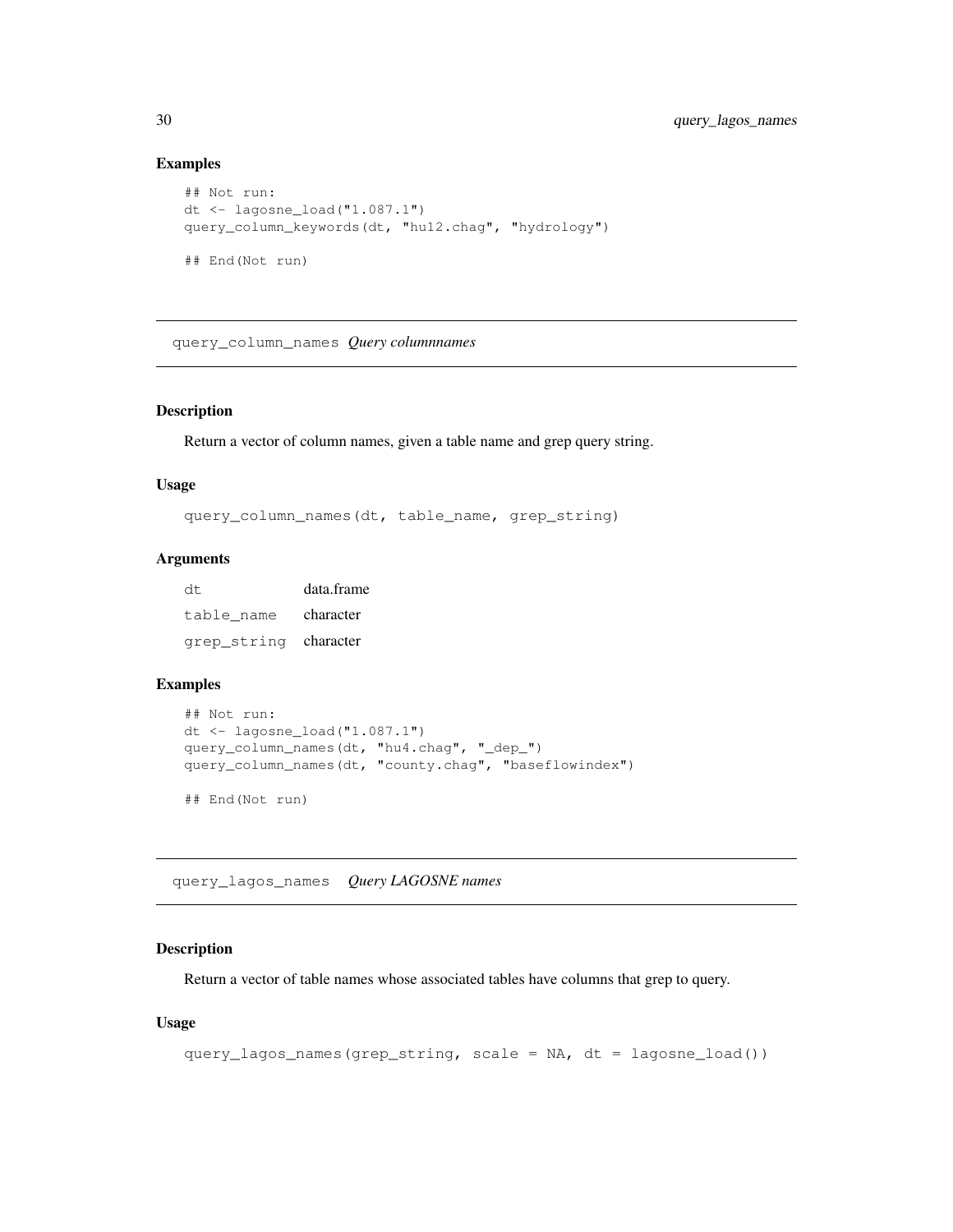#### source 31

#### Arguments

|       | grep_string character search string to grep to table column names |  |
|-------|-------------------------------------------------------------------|--|
| scale | character filter results by one of:                               |  |
|       | • county                                                          |  |
|       | $\bullet$ edu                                                     |  |
|       | $\cdot$ hu <sub>4</sub>                                           |  |
|       | $\cdot$ hu <sub>8</sub>                                           |  |
|       | $\cdot$ hul2                                                      |  |
|       | • state                                                           |  |
| dt    | data.frame output of lagosne load                                 |  |

#### Examples

```
## Not run:
query_lagos_names("_dep_")
query_lagos_names("_dep_", "hu4")
query_lagos_names("chla")
query_lagos_names("secchi")
query_lagos_names("conn")
```
## End(Not run)

source *LAGOSNE sources*

#### Description

A dataset identifying the sources of limnological data in LAGOSNE.

# Format

A data frame with observations of 19 variables:

- programid: unique LAGOSNE program identifier
- programname: name of the sampling/monitoring program that collected the data
- metadataid: unique metadata identifier associated with
- sourceid
- sourcename
- composite
- programtype: categorical description of the type of sampling /monitoring effort
- fundingsource
- labtype
- programlink